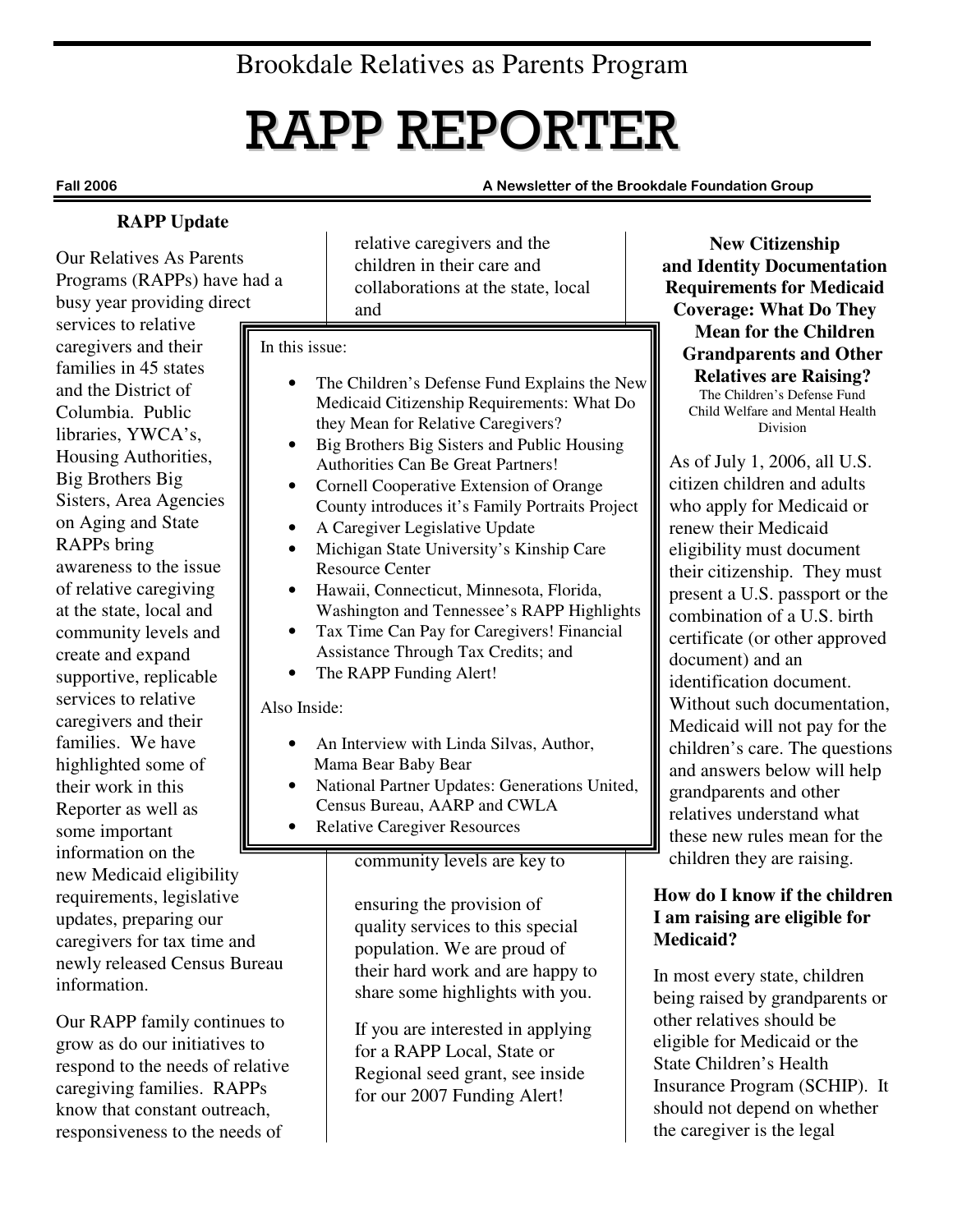guardian for the child or the income of the caregiver.

For more information about your child's eligibility for Medicaid or SCHIP, check with your state Medicaid or SCHIP agency. Contact information is listed in the box in the enclosed insert. Please also refer to *Healthy Ties: Ensuring Health Coverage for Children Raised by Grandparents and Other Relatives,* available on the Children's Defense Fund Web site, www.childrensdefense.org.

#### **What documentation must I have when I apply for Medicaid for the child I am raising?**

You should check with your Medicaid office to see what documents you will need. Ask specifically about the new requirement for documentation of citizenship and identity that took effect on July 1, 2006. You may need documents that prove the child's citizenship and identity.

The new documentation requirements do not apply to children who are eligible for SCHIP in states where Medicaid and SCHIP are separate programs.

#### **What is the new requirement for documentation of citizenship and identity?**

It requires U.S. citizens who apply for and receive Medicaid to show documentation of citizenship and identity.

For a child applying for Medicaid, the Medicaid agency must get the documentation before the child can receive Medicaid coverage for his or her health care services.

If the child is already receiving Medicaid, documentation will be required the first time that the child has to renew his or her eligibility for Medicaid after July 1, 2006. State Medicaid programs must redetermine a child or adult's eligibility for Medicaid at least every 12 months. At the time of renewal, the caregiver will be given a "reasonable opportunity" to produce the documentation. Each state has the flexibility to define what a "reasonable opportunity" means, so the time period will vary from state to state. Most importantly, the child will continue to receive Medicaid coverage during this period.

#### **Is this a new requirement?**

It is new for most states. Proof of citizenship has long been required under Medicaid, but most state Medicaid programs have allowed applicants to self declare their citizenship. All states except Georgia, Montana, New Hampshire and New York used this self-declaration option. Rules for documentation of citizenship in those four states were also more lenient than the new federal rules.

#### **Must I provide proof of the child's citizenship and identity?**

Yes. You must document the child's citizenship and identity. Some states will help you acquire the necessary documents. Please be sure to check with your state Medicaid agency for more details. (See the box in the enclosed insert).

#### **How do I document citizenship for the child?**

The documentation requirements might vary from state to state. It is best to check with the Medicaid agency in your state listed in the box in the enclosed insert.

The federal rules specify that certain documents are preferable to others and you must try to obtain them before others will be acceptable for documenting citizenship and identity.

A U.S. passport is most preferable and can be used to prove both citizenship and identity.

The second best source for proving citizenship is the child's birth certificate. You may have gotten that when the child came to live with you. The state also has the option of checking electronically with the state Bureau of Vital Records to obtain the child's birth certificate. This will only be possible if the child was born in the state where he is now applying for or receiving Medicaid. If the agency will do this for you, you do not have to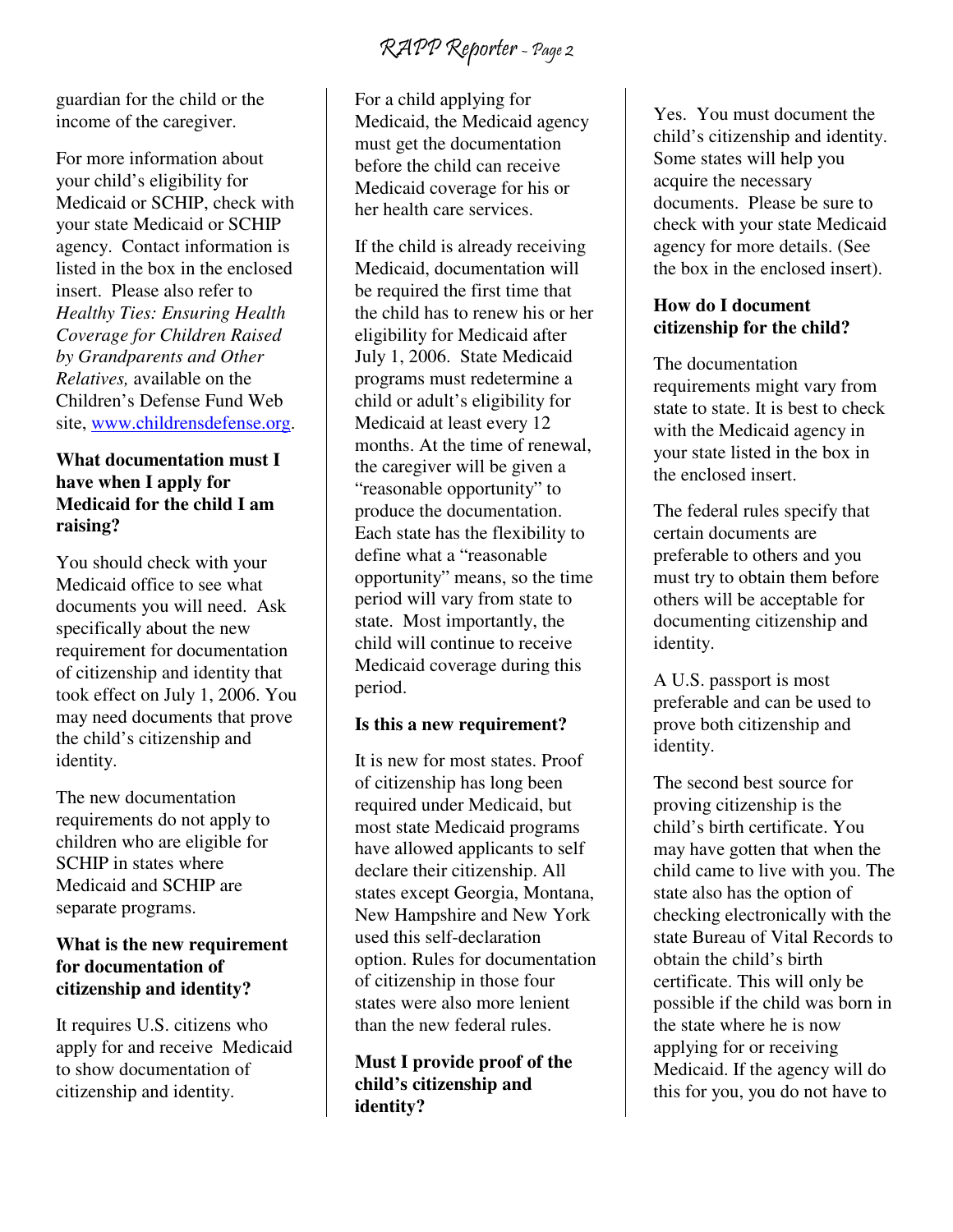RAPP Reporter - Page 3

get the documentation for the child yourself.

If you need to get documentation, you can most likely obtain a certified copy of the birth certificate from the Bureau of Vital Records in your state. The table in the enclosed insert includes the phone number for the office. It also describes, for each state, who, other than a parent, may request a birth certificate, how much it costs, what you must do to get it and how long it will take to receive it. This information was taken from the Web sites of the state Vital Records offices. Once you have a certified copy of the birth certificate, you must then take it or mail it to your Medicaid office.

Before using other documents to prove citizenship, you must show that a passport or birth certificate either does not exist or cannot be obtained within a reasonable period of time. If you can get neither, there is a list of other documents you can get. These include a final adoption decree showing the child's name and U.S. place

of birth, which may or may not be applicable in your case. It is best to check with your state

#### **FUNDING ALERT!**

We are pleased to announce the Relatives As Parents Program (RAPP) Local, Regional and State Seed Grant Initiatives for the year 2007.

Up to **15 local, 5 state and 3 regional agencies** will be chosen from throughout the United States through a Request for Proposals (RFP) process. Each agency will receive a \$10,000 grant over a two-year period [\$6,000 in the first year and \$4,000 in the second year if all grant requirements have been met], as well as training and technical assistance. Matching support in cash or inkind will be required of all selected agencies. The sponsoring agency must be a  $501(c)(3)$  entity or have equivalent tax-exempt status.

**Deadlines**: Local and Regional proposals**: Thursday, January 11, 2007**. State proposals**: Thursday, February 9, 2007.** 

Selected applicants will be notified in April and be invited and required to attend our National Orientation and Training Conference in Denver, Colorado, June 1-3, 2007.

Copies of the Local, Regional and State RFP guidelines and application forms may be downloaded directly from the Foundation's website,

> Medicaid office to make sure you know the rules in your state.

#### **Can I also use the child's birth certificate to prove the child's identity?**

No. Under the current rules, you need additional documentation to prove the child's identity.

The state Medicaid agency may check electronically with certain public agencies to establish the child's identity. These include child protective services

agencies. This may be a help to you if the child you are raising has been in foster care or in contact with the child protective services agency.

The new rules include a list of documents you can use as proof of identity for the child. Those most relevant to children include:

- School identifi-cation card with a photo of the individual;
- School records, including nursery or day care records;
- A drivers' license if the child is old enough to

drive and has a license;

- Identification card issued by the federal, state or local government with the same information as the driver's license;
- Military dependent's identification card;
- Native American tribal documents; and
- For children, if none of the above is available, an affidavit may be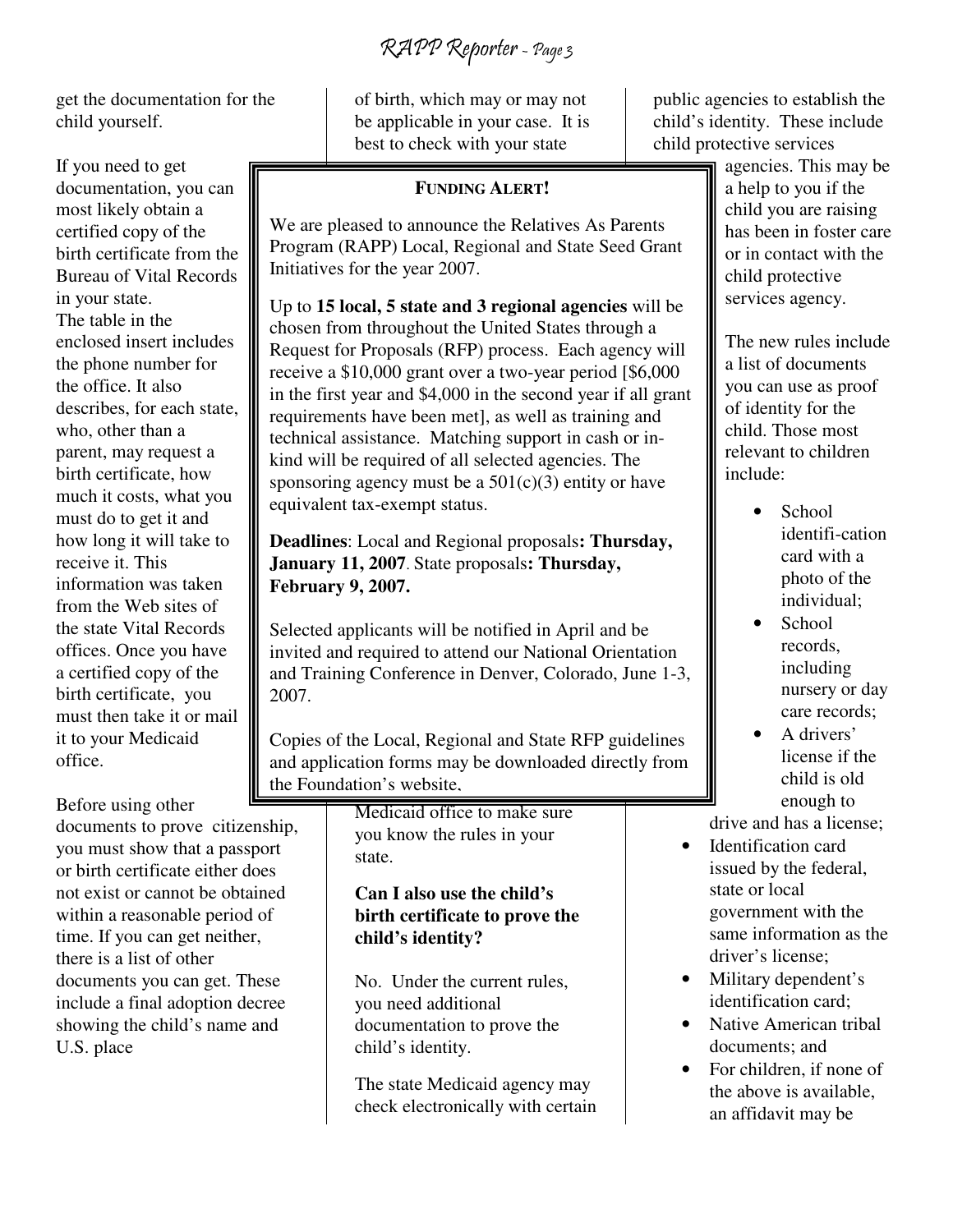used. The affidavit must state the date and place of the birth of the child and must be signed by the parent or legal guardian.

#### **What happens if I cannot document citizenship and identity for the child?**

According to the new federal rule, a state cannot receive federal dollars for Medicaid services provided to Medicaideligible children and adults unless states receive satisfactory documentation. That does not necessarily mean your child cannot receive the health care he or she needs. However, lack of documentation and concerns about funding may discourage your state from providing coverage. It also could discourage your doctor, clinic or hospital from serving your child because of concerns that they will not be paid for the care they provide.

#### **Are the rules different if I am a foster parent for the child?**

The new rules also apply to children in foster care. Please check with your caseworker to see what, if anything, you need to do. The child welfare agency should get the necessary documentation for the child to the Medicaid agency.

#### **Does the new requirement apply to children who are legal immigrants?**

No. Legal immigrants already must demonstrate satisfactory immigration status in order to qualify for Medicaid and they must continue to do so. The process that has been in place for qualified legal immigrants does not change.

For further information, please contact the Child Welfare and Mental Health Division at the Children's Defense Fund at 202-662-3568 or childwelfare@childrensdefense.org

### **Big Brothers Big Sisters of Central Maryland**

Theresa Haws, Match Support Specialist

Big Brothers Big Sisters of Central Maryland (BBBS) became a RAPP grantee in 2005. It is a model organization in the field of child development and family strengthening initiatives. There are a variety of reasons for this. The first is the proven results in lowering delinquency rates in children and improving peer and family relations. The second stems from our long history and positive reputation of service in the Greater Baltimore area. The innovation of our programs, the dedication of the staff and the vision of creating safer, more caring communities, is what keeps the program running strong.

Big Brothers Big Sisters is a non-profit, youth mentoring program. It helps boys and girls grow up to be confident,

competent and caring young adults by providing the influence of positive adult role models and the friendship of caring adult mentors to children whose education, health and safety are threatened.

#### **Who are the "Littles?"**

The Littles, as they are called, are the children who apply for the program and undergo an initial interview conducted in the home. This allows BBBS the opportunity to get to know the parent or legal guardian as well as the child. During this interview, the program is explained further, expectations are set with the caregiver and the child and a thorough assessment is conducted to determine the child's interests and hobbies.

#### **Who are the "Bigs?"**

Child safety is the number one concern for Big Brothers Big Sisters. The "Bigs" are volunteers, 18 years and older, who undergo a more thorough interview and screening process. Volunteers submit reference checks, a background check and a slightly more in depth interview. This process ensures that both parties are content and safe in their match.

#### **A "Little" History**

BBBS has been serving Baltimore area for over 50 years. The organization started as an outreach program for young Jewish boys. Soon, there were so many applications being submitted by non-Jewish boys that the decision was made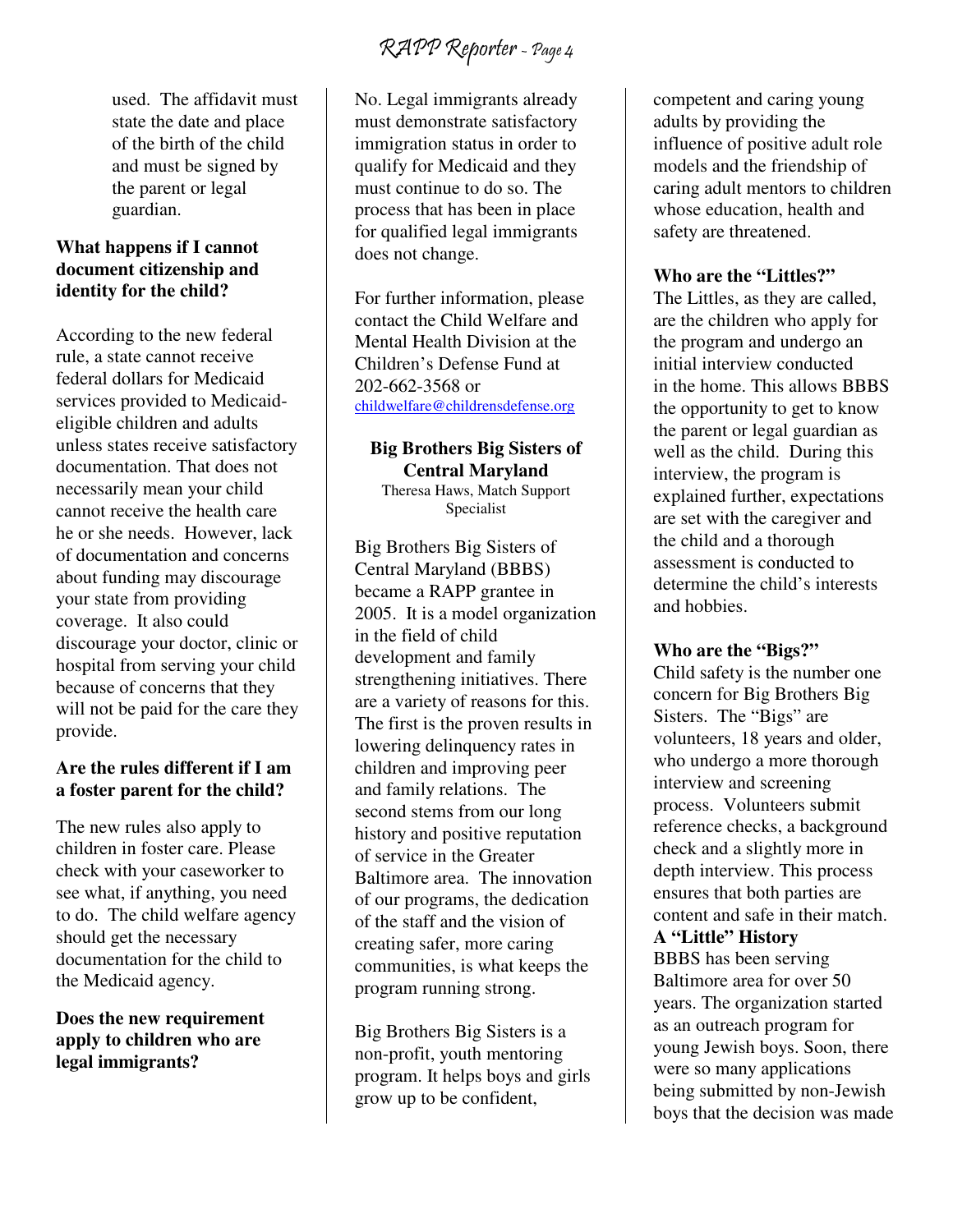to serve all members of the community. This increased the scope of the agency and provided the opportunity for the organization to grow into the efficient model it is today.

Currently, BBBS serves 9 Maryland counties. Last year alone, the organization served nearly 2000 Bigs and Littles across Maryland! This success is a result of the support provided by the Big Brothers Big Sisters of America Agency to which BBBS belongs, United Way and the selfless dedication of volunteers.

#### **The Programs Community**

This program offers the opportunity for Bigs and Littles to participate in activities that both enjoy. These can be everyday activities that do not cost money, such as bike riding, playing board games, cooking, window shopping or catching a local ball game! In order to build a solid friendship, Bigs and Littles get to see each other several times a month.

#### **Amachi Big Brothers Big Sisters**

This program provides one-toone mentoring to children of prisoners in partnership with local faith organizations. Amachi means "who knows but what God has brought us through this child." The activities and goals in these matches are similar to that of the Community program.

#### **In Schools**

The Bigs in School program offers the perfect opportunity for volunteers that may not have the time to meet with their Littles during nights or weekends. These matches are organized through local businesses and schools. Bigs and Littles meet once a week during lunchtime. During this time, Bigs get the chance to help their Littles with homework, play in the gym or just talk.

#### **Talent-to-Share**

This is a special interest volunteer program for individuals who want to share their unique talents and knowledge. Some of these opportunities include:

- Fundraising committees
- Special events committees
- Office volunteer

#### **The Support Doesn't Stop There…**

One of the hallmarks of the Big Brothers Big Sisters success is the support we provide to the Bigs, Littles and families involved in our programs. We organize monthly activities that are low cost for the Bigs and Littles. We also offer support groups and trainings for the volunteers as well as the parents/caregivers*.*

Big Brothers Big Sisters provides a critical service to Maryland's children and

adults. We look forward to serving even more children in the future and encourage others who work with children to collaborate with your nearest Big Brothers Big Sisters!

For more information on the BBBS of Maryland's RAPP, please contact Theresa Haws at thaws@biglittle.org. For more information on your nearest Big Brothers Big Sisters, visit the Big Brother Big Sister of America website, www.bbbs.org.

#### **The RAPP Family Portraits Project**

Denyse Variano, Education Specialist, Cornell Cooperative Extension, Orange County

The RAPP Family Portraits Project was conducted in 2005 and funded by the New York State Office of Children and Family Services through the Orange County Youth Bureau. It is an excellent example of a creative, inexpensive and enjoyable project that is easy to implement and replicate in any RAPP youth program (or any youth program, for that matter)! The intent of the project was to provide an opportunity for youth to express their life experiences through various *art* forms, including written language, photography, painting and/or drawing, sculpture and action and verbal expression (drama, storytelling, etc.).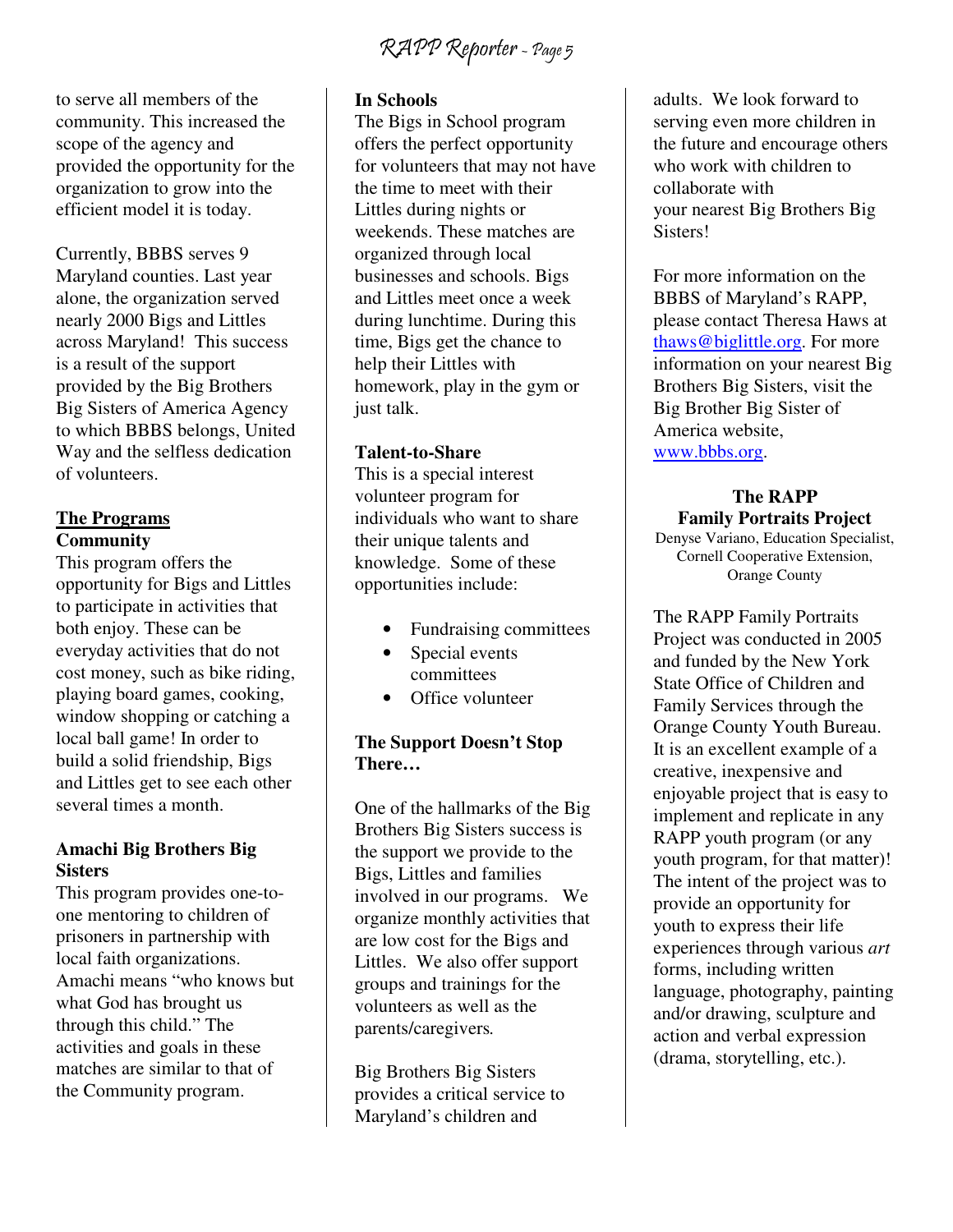Through the process of creating and sharing their family stories, youth were given the opportunity to express their history, relate their present and plan for their future.



While the process was actually the critical aspect of the project, the final product was a scrapbook that compiled each individual art form (or photos of those that were not two dimensional).

The scrapbook served as the family portrait and was, with permission of the artists, shared with others in their RAPP groups and with the judges at the Orange County Fair. The participating families were encouraged to contribute to the projects*,* but it was emphasized that the youth, ages six and above, were "in charge" of the portraits.

The creation of the portraits provided the participating youth with an active voice and a chance to relay the stories of their families in a supportive and caring environment.



The project was more successful than we could have imagined, with twenty-two youth (and their caregivers) engaged in this year long activity. The following quotes help to convey the enthusiasm felt by participants of this project:

*"This is the best thing I have ever done. It makes me think that my family is right in front of me… in my life." Timothy N., RAPP 4-H* 

*"It has helped me look at my family history. Now when I grow up I won't forget it, because it will be right there for me." Adam L., RAPP 4-H* 

*"I just like watching him grow up through the pictures, from when we got him till now… I can't wait to see what the next seven years will be like." Jay, grandparent caregiver of Justin O., RAPP 4-H*

In addition to the scrapbooks, the project added a documentary, which has been used to recruit new members to our RAPP program and educate and enlighten others

in our state and community about kinship care families. Copies of the documentary are available for free loan to other groups interested in modeling this exciting youth development program.

We have been honored with the notification of a New York State award, NEAFCS, the New York Affiliate, 4-H Excellence in After-school Programming Award, for our development of the Family Portraits Project and documentary, *The RAPP Family Portraits Project: Grandfamilies Tell Their Stories.* This award is now being considered for national honors by the National Extension Association of Family and Consumer Sciences (NEAFCS).

For more information on Cornell Cooperative Extension of Orange County's Family Portraits Project, please contact Denyse Variano at dav4@cornell.edu.

**Public Housing Authorities Can Be Great Partners!**  Erin Unz Rouse Syracuse Housing Authority

Public Housing Authorities (PHAs) can offer RAPPs looking to recruit new participants excellent opportunities for partnership and outreach. PHAs often have both housing for elderly and disabled populations, as well as housing designated for families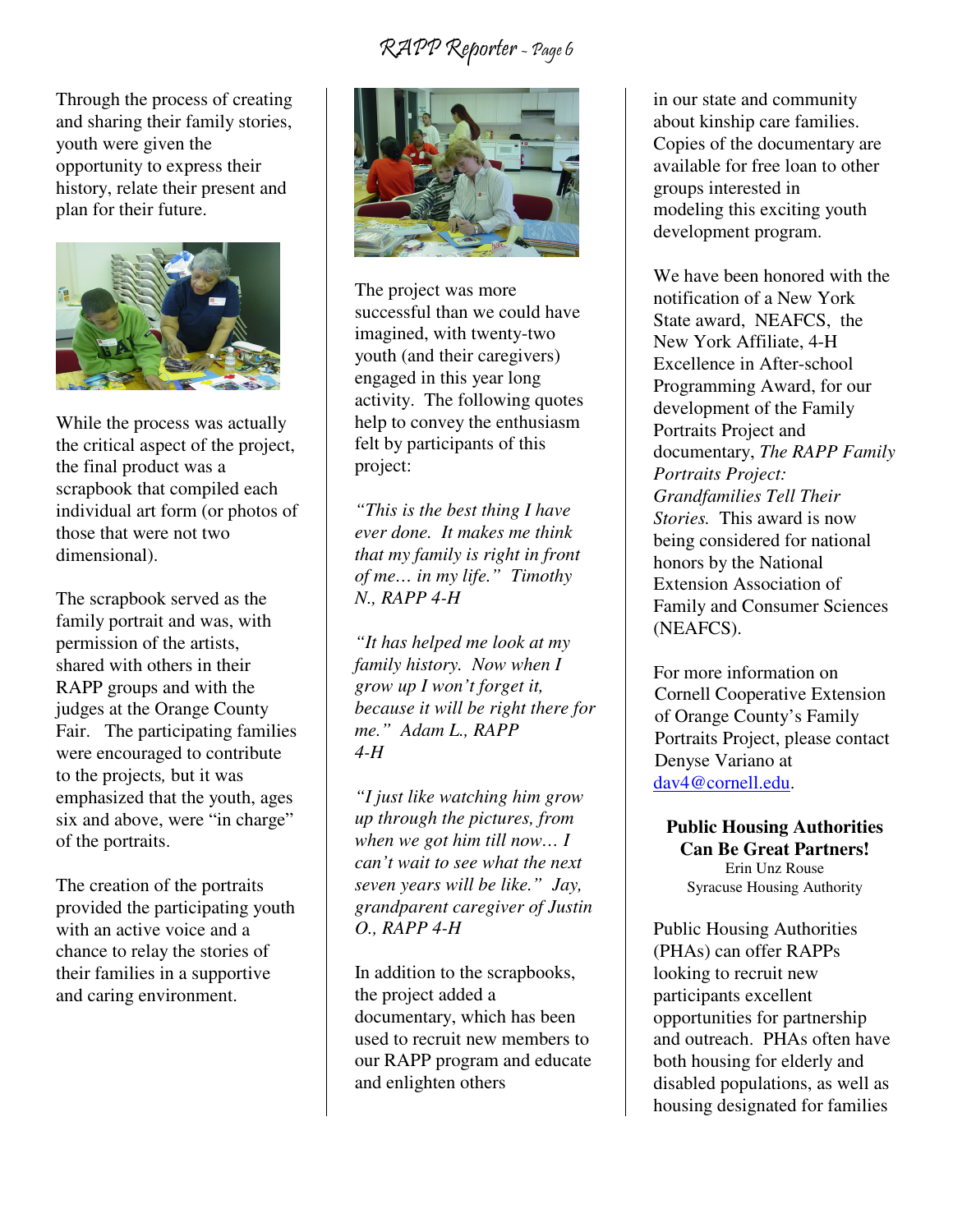with children. Public Housing Authorities are required, by Federal Law, to collect and track detailed information about all residents. This makes PHAs a rich resource for referrals and collaboration.

Depending on the size of your local PHA, Housing Authority staff may have access to automated computer systems that can identify grandparent headed households as well as other relatives caring for children. While PHA's cannot share this information with you, they may be willing to mail your meeting announcements and other information to residents. Also ask if they would be willing to post flyers in main offices or community rooms located within public housing developments. Some Housing

Authorities may even offer transportation for residents to RAPP meetings!

Get started by contacting your local PHA. Talk to the Executive Director or another administrator about RAPP and your interest in collaborating. Find out if there is a Human Services Department or another PHA department that would be willing to have you come and discuss your RAPP at a staff meeting. That is an excellent way to educate PHA staff on the program so that they can refer residents to you.

Visit the United States Department of Housing and

Urban Development (HUD) website at http://www.hud.gov/offices/pih/ pha/contacts/index.cfm for more information about PHAs in your area.

For more information on the Syracuse Housing Authority RAPP, contact Erin Unz Rouse at eunz@syrhousing.org.

*The Syracuse Housing Authority became a RAPP grantee in 2004.* 

#### **Caregiver Legislative Update**

Jaia Peterson, Public Policy and Outreach Director, Generations United **National Family Caregiver** 

### **Support Program**

The National Family Caregiver Support program (NFCSP) provides supportive services to relative caregivers in the form of information and referral, respite care, counseling and training and other supplemental services. Services are provided through area agencies on aging. Each state is allowed to use up to 10 percent of their NFCSP funds to provide services to grandparents or other relatives raising children.

When the program was created as part of the Older American Act in 2000, it was limited to grandparent and other relative caregivers who are over 60. Since the majority of caregivers are under 60 years old, large numbers did not qualify. In fact, only 29% of all grandparents raising grandchildren are eligible for services because of the age limit. If the age limit

was lowered, even 5 years, to 55, 47% of all grandparents raising children would be eligible.

Recognizing this concern, leaders in the field began educating Congress about the need to serve a broader group of caregivers through the program by lowering the age limit. Congress is currently in the process of working on legislation to reauthorize the Older Americans Act, which provides an opportunity for them to change the law. At the time of this printing the House had passed a bill that would lower the age limit for grandparents and other relatives raising children to 55. The Senate bill also includes this change. The House and Senate are in the process of "preconferencing" the bill which means that they are negotiating any differences between the two bills. If they are able to come to final agreement, the bill would likely be signed into law by early fall and the age limit change would be effective.

In addition to this age change, both bills also include a change that would allow older adults caring for their adult children with disabilities to qualify for services; and language to create projects of national significance to provide education and technical assistance to the aging network on serving grandparents and other relatives raising children.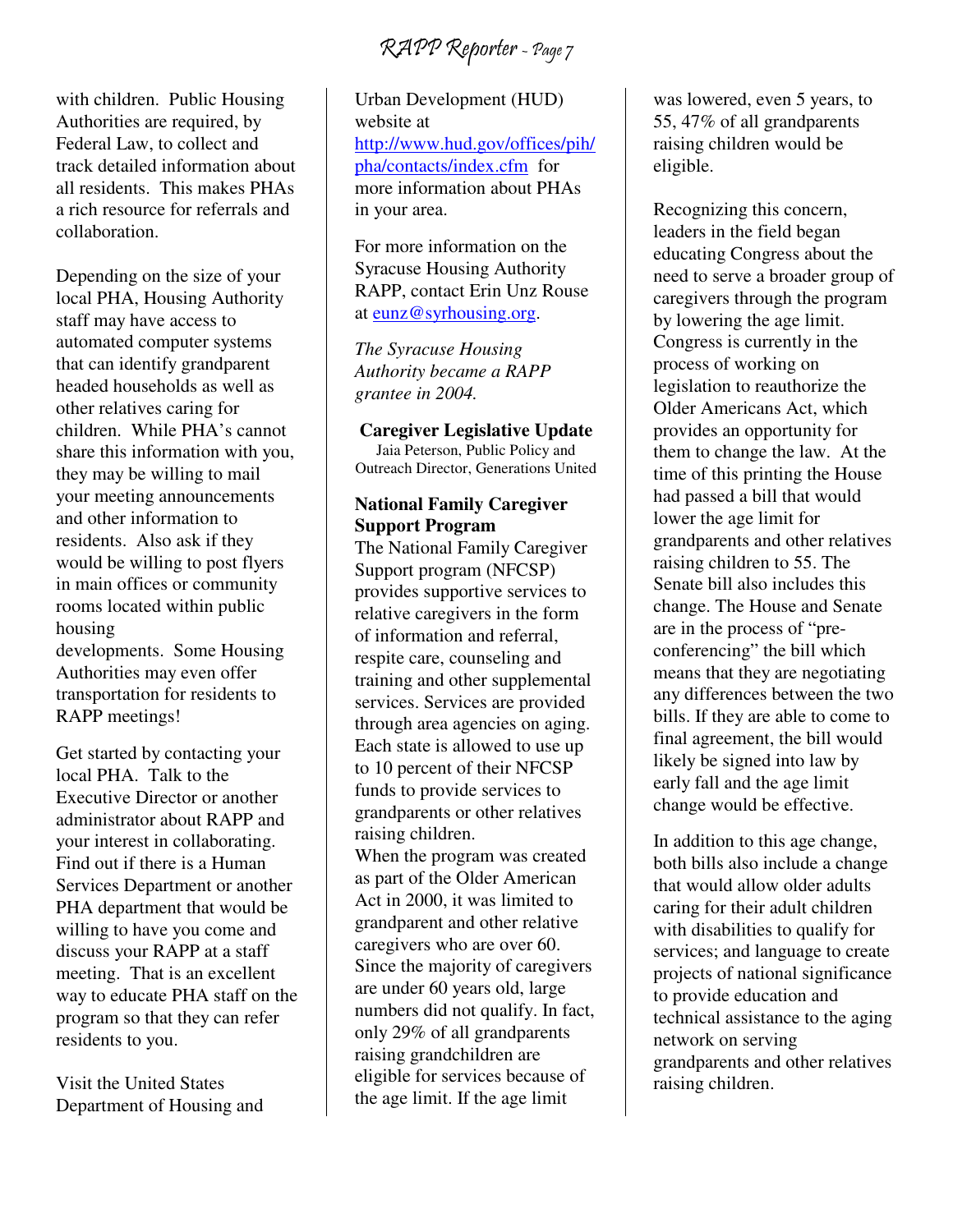#### **The Kinship Caregiver Support Act**

The Kinship Caregiver Support Act (S. 985) is a bill that would provide several supports to grandfamilies. Some provisions serve caregivers and children who are part of the formal foster care system. Other provisions serve caregivers and children whether or not they are part of the formal foster care system.

The Act creates a kinship navigator program; allows states to use federal funding for subsidized guardianship for children in foster care with relatives; requires written notification to adult relatives of a child within 60 days of the child being placed in foster care; and allows states to establish separate licensing standards for relative foster parents and non-relatives foster parents, provided both standards protect children and include criminal record checks.

The Act, introduced by Senators Hillary Clinton (D-NY) and Olympia Snowe (R-ME), was referred to the Finance Committee and has 10 co-sponsors. A similar bill, **The Guardianship Assistance Promotion and Kinship Support Act** (H.R. 3380) was introduced in the House and has 15 co-sponsors. Recently, a group of national leaders in the field coordinated an effort around Mothers and Fathers day to encourage relative caregivers across the nation to contact their members

of Congress and educate them on the need for supportive services included in the bills. The effort generated more than 700 calls. Additional cosponsors and attention will need to be drawn to the bill to make it a priority for further Congressional action.

**Tools for Awareness Raising** 

In addition to phone calls, letters and individual meetings with members of Congress, there are several ways to bring attention to the need for supportive policies for relative caregivers. Below is a description of several types of activities that Generations United and other leaders in the field have been conducting to raise such awareness:

#### **Media Coverage**

Over the last 9 months, Generations United and other leaders have submitted opeds and letters to the editor to national and local press, communicated with editorial boards, pitched stories to national and local papers and responded to reporters from print, radio and television media in order to raise awareness about the need for supportive services to grandparents and other relatives raising children. In direct response to these efforts, GU has tracked more than 50 articles, programs or stories in national and local press including coverage in the New York Times, Christian

Science Monitor, USA today and the Montel Williams Show.

**Publications with New Data** 

Generations United published two publications with new data that drew national attention from the press and interest from members of Congress. The first publication, *All Children Deserve a Permanent Home: Subsidized Guardianships as a Common Sense Solution for Children in Long-Term Foster Care,* provides new state by state data on the number of children in foster care with relatives and describes how federal funding for subsidized guardianship could help children in foster care with relatives. The second publication, *Meth and Child Welfare: Promising Solutions for Children, their Parents, and Grandparents*, helped draw attention to the need for supports for relative caregivers by highlighting the effect that the use of methamphetamines is having on caregiver families. This piece was particularly effective at raising awareness about relative caregiving because it identified a connection to methamphetamines, an issue already of high interest to the press and Congress.

#### **Events**

Capitol Hill events, to highlight new data, personal stories and the need for supportive policies are also effective awareness tools. In April and June,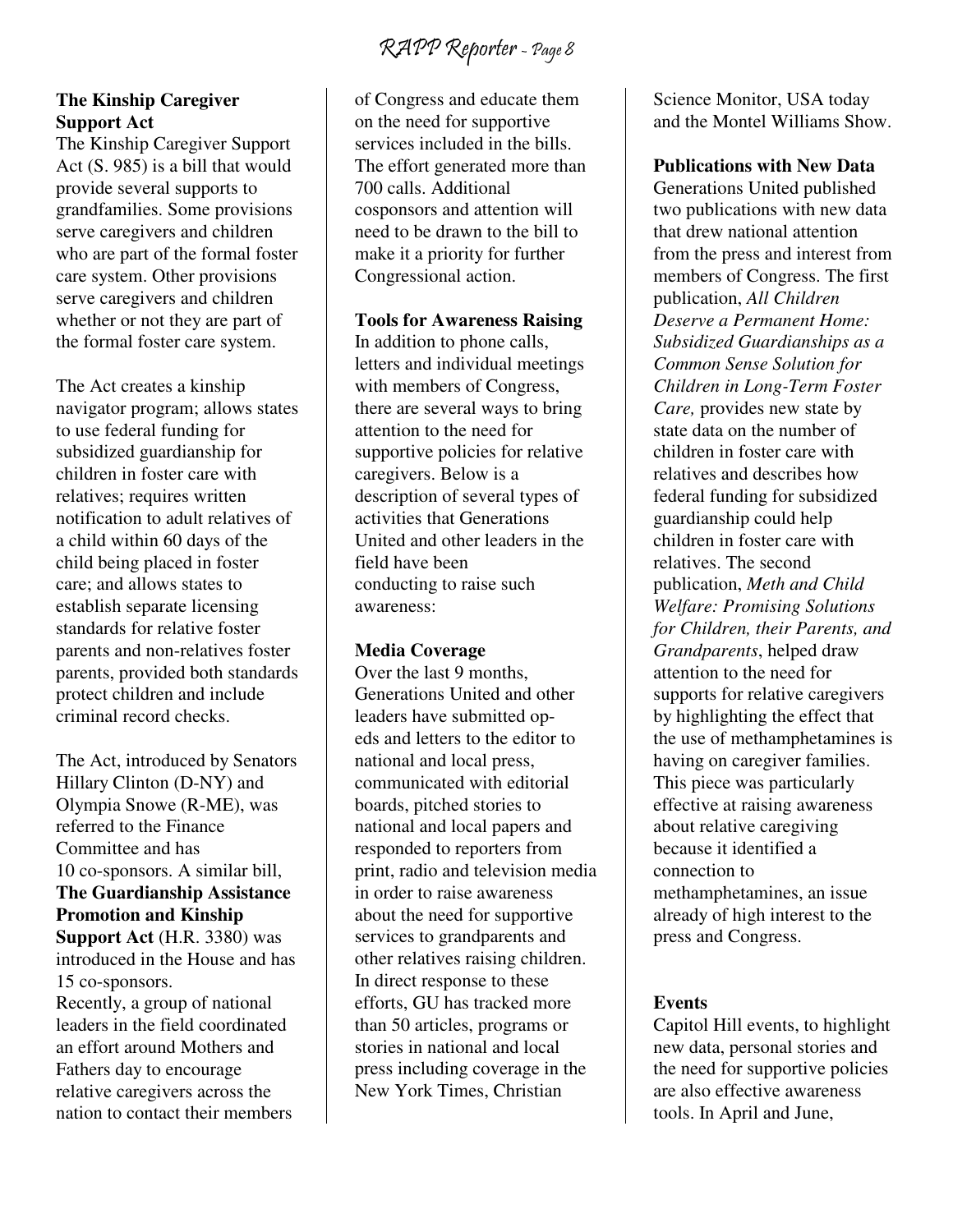RAPP Reporter - Page 9

Generations United held two Capitol Hill events to release their new publications and provide a public venue for caregivers and young people to share their stories of why supportive services are important to grandfamilies. The events drew substantial numbers of Congressional staff in addition to coverage from local and national press.

For up to date information on legislation affecting grandfamilies, contact Jaia Peterson Lent at jlent@gu.org.

**Michigan State University School of Social Work's Kinship Care Resource Center**  Ama Agyemang, Coordinator

The Kinship Care Resource Center is a non-profit, community-based organization through the School of Social Work at Michigan State University (MSU). The Center was established in 2002 after a series of research projects on the needs of kinship families from 1999-2002 and became part of the RAPP state grantees in 2004, through collaboration with the Michigan Office of Services to the Aging.

The mission of the Kinship Care Resource Center is to provide support for the physical, emotional, cultural, and social well-being of kinship families in the state of

Michigan. This mission is accomplished by:

- linking families to community resources;
- providing kinship care related technical support and consultation to agencies;
- developing innovative, community-based research projects;
- educating the community about kinship care; and
- advocating for systems change at the legislative, agency and community levels.

The Center is the only kinship program in Michigan that provides a *statewide toll free line* to gain information about community resources in various counties, responds to legal concerns and provides educational and parenting resources. This allows families to locate services and helps to defragment kinship services within the state. Unlike the various individual kinship support groups, the Center *serves as a clearinghouse* to support collaboration and integration of services and programs to eliminate gaps in kinship services. The Center has created a *kinship care coalition* of social service agencies that conduct community projects to aid kinship families as well as the *Kinship Legislative Task Force* that analyses policies affecting kinship care. The Kinship

Legislative Task Force group drafted a relative guardianship assistance bill and is currently working on a statewide workshop to train individuals on how to effectively advocate for the passage of the bill. The bill would provide a financial stipend for relatives who have guardianship of their relative's children.

The Center is also unique in *supporting community systems to provide training for professionals to help kinship families*. Through service contracts with the Michigan Office of Services to the Aging, Head Start and the Michigan Department of Human Services, the Center has been able to conduct statewide kinship trainings for agency professionals, picnics, support groups, develop free literature and other educational materials, applied research and emergency assistance services to help kinship families in crisis in Ingham County.

The Center is also the only one of its kind in Michigan to *support innovative strategies to provide affordable legal services* for kinship families through collaboration with the MSU Chance at Childhood Law and Social Work Clinic. This legal clinic provides kinship caregivers with free legal counseling on issues such as adoption and guardianship.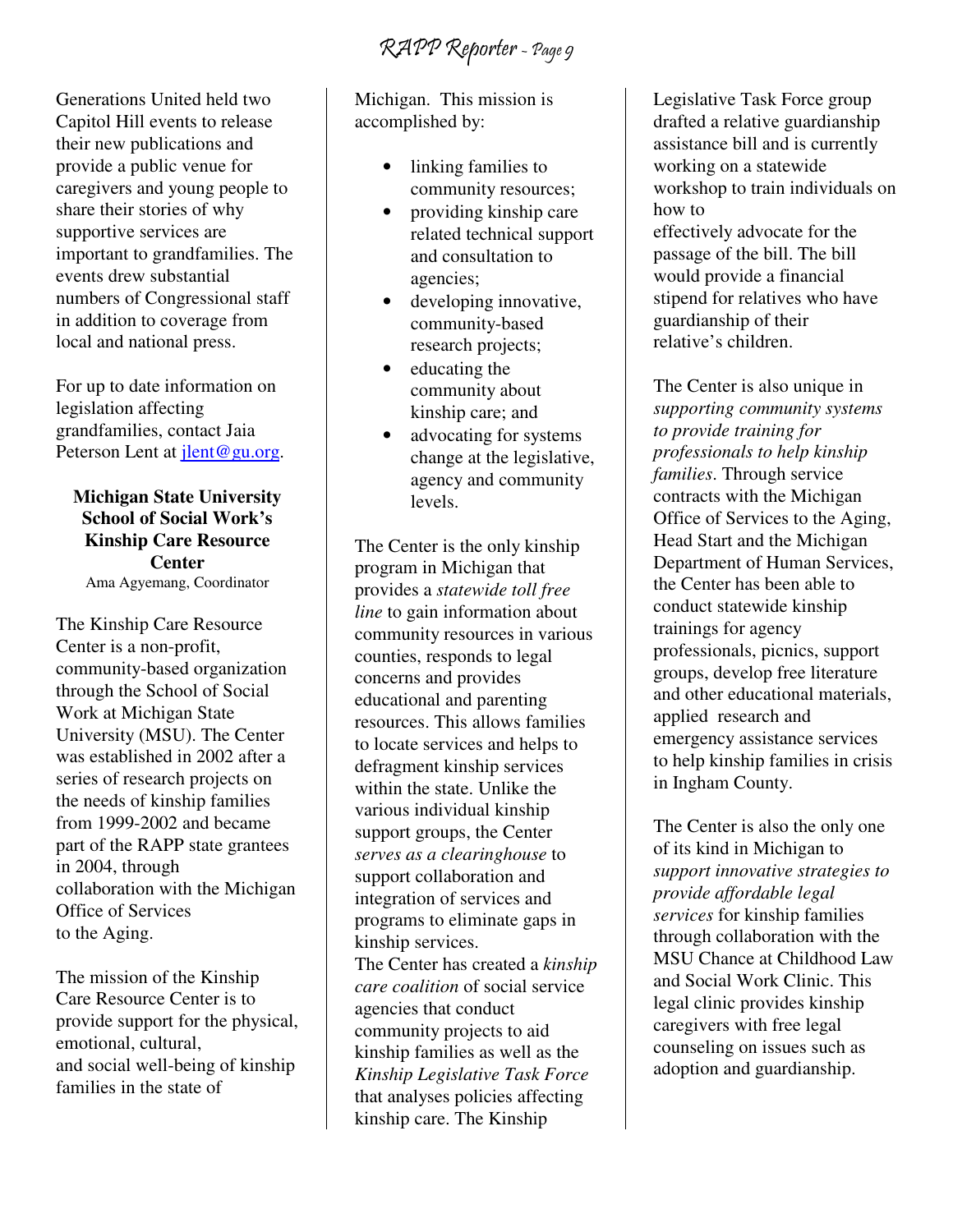RAPP Reporter - Page 10

MSU's Kinship Care Resource Center was recently approved a \$200,000 appropriation from the state budget by both the Senate and the House of Representatives. The appropriation will enable the Center to conduct *a statewide Kinship Assistance Program*.

The Kinship Assistance Program will provide financial assistance such as emergency child care kits, respite care, guardianship fees, utility assistance, counseling, conferences and training for agency professionals working with kinship families.

The statewide Kinship Assistance Program is modeled after one established by David Berns, a former Director of the Department of Human Services in El Paso County, Colorado. In their efforts to address family preservation and poverty,

#### TANF funds were used to create an assistance program

for kinship families based on their documented requests. The program has been very successful and has received very positive reviews from kinship families and agency representatives in the El Paso County area. The Program has also contributed to a significant

decrease in the number of families needing assistance from TANF. As a result of this program, El

#### **MICHIGAN STATE UNIVERSITY'S KINSHIP CARE RESOURCE CENTER HIGHLIGHTS**

- Received *funding to create* and implement the Ingham County Kinship *Emergency Assistance Program*.
- Conducted *two statewide kinship care conferences* in 2002 and 2004 that brought together over 500 kinship caregivers and social service agency representatives.
- Conducted 5 *free statewide kinship care picnics*.
- *Testified in* 2005 for federal support of programs for kinship care during Michigan's public policy on aging *forums for the White House Conference on Aging*.
- *Provided technical assistance* to the Area Agencies on Aging and other interested agencies on kinship program development through contracted services with the Michigan Office of Services to the Aging and the Relatives as Parents Programs.
- Created the *MSU Kinship Legislative Task Force Group*.
- Currently working with the Upper Peninsula Area Agency on Aging to conduct their first kinship conference.

Paso County in Colorado has had a:

- 40% reduction in the number of children in institutional placements; and a
- 20% decrease in the number of families taken to court for child related cases.

For more information about the MSU Kinship Care Resource Center or consulting services for kinship programs, please contact Ama Agyemang by email at kinship@msu.edu*.* 

> *El Paso County Department of Social Services has been a Local RAPP since 2000.*

**Tips for Working With Legislators**  Ama Agyemang MSU Kinship Resource Center

Working with legislators can sometimes be intimidating and overwhelming. As the Coordinator of Michigan State University's School of Social Work Kinship Care Resource Center, I have experienced this sense of intimidation and fright. However, after successfully testifying about the needs of kinship families before Michigan's House of Senate and Representatives, my Center was approved a \$200,000 appropriation in the state budget to provide statewide kinship assistance. I decided to write this article to share information on 7 practical steps to gain support from your state legislators about the needs and issues of relatives who are the primary caregivers of children.

> 1. Know the current issues and needs of relative caregivers for children in your state and county.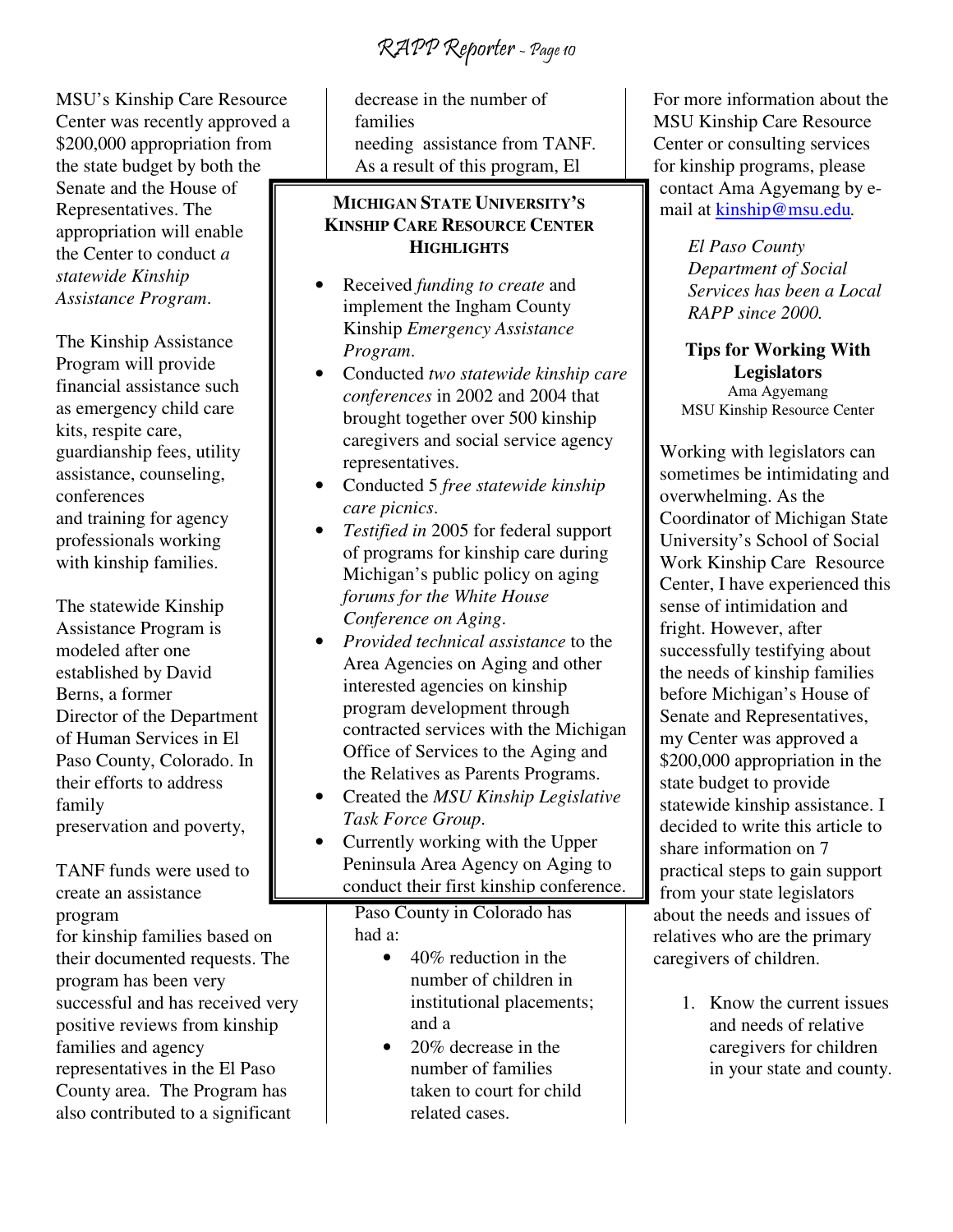If you are not a relative caregiver, visit a local kinship support group and find surveys that have been done in your state about the needs and issues of kinship caregivers. If no surveys and research have been conducted, you may want to create a kinship needs assessment in your county or state.

2. Memorize the statistics about the number of relative caregivers for children in your state and county. This can be found at the U.S. 2000 Census Bureau website and on the State Fact sheets, available on the Brookdale website, www.brookdalefoundati on.org.

Memorize at least three statistics including the number of:

Children being raised by relatives in your state and county;

Grandparents raising grandchildren; and

Children being raised by relatives in the districts of your county legislator.

Remember, your county legislator may have multiple counties!

Legislators always want to have statistics to back up a need or

issue. Knowing the statistics in their multiple counties is always a powerful testimony that will allow them to identify with issues that directly affect residents in their county.

> 3. Form a relationship with your local legislators.

Know your state legislator and introduce yourself by phone and e-mail. Try to meet him or her at least twice in person. Contact information for your legislator should be found on your state legislative website. Form relationships with legislators that are assigned to committees such as human services, family services, senior citizens services, etc.

It is also important to form relationships with Democratic and Republican legislators from the House and Senate. When meeting with legislators (or their representatives), keep your meeting short (15 minutes) and straight to the point. Be professional and do not attack. Always emphasis the importance of family preservation and how keeping children with their families will support the goal of reducing the number of children placed in foster care.

> 4. Understand how the legislative process works; How bills become laws and also understand your state's appropriation process. You can find out the

answers to these questions by calling your local legislator's office.

If you are asking for state funds to support a kinship program, know when your Department of Human

Services appropriation meetings begin for both the House and Senate and also know the members of the committee. This is public information and can be found on your state legislative website.

> 5. Attend legislative committee and appropriation meetings for your Department of Human Services and Child and Family Services. Meet the committee members individually before the appropriation and committee meetings and discuss the needs of kinship care. Ask for their support and information on who they suggest you contact for additional support. Legislators always want to know that their colleagues also support a certain issue. Meeting them individually will also lessen your fright during your public testimony at the Department of Human Services appropriation and committee meetings.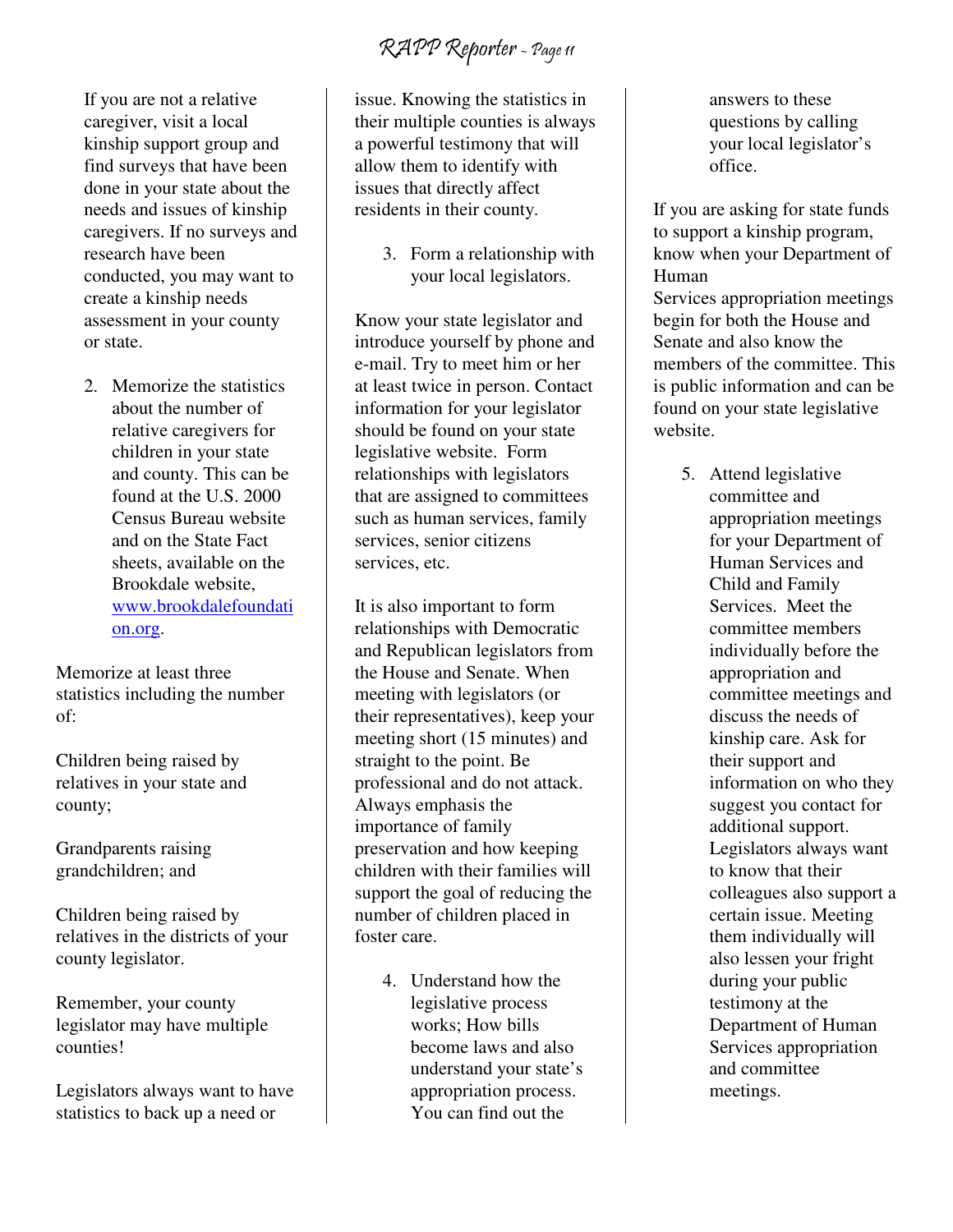RAPP Reporter - Page 12

6. Form a legislative task force group. Have a plan and a goal.

Create a legislative task force group that meets at a convenient time and date for the group. Your legislative group should not be large (10 people at most) and should include at least two kinship caregivers, lawyers, kinship service providers, personnel from lobbyist agencies and other appropriate social service personnel.

> 7. Be consistent and don't give up! Remember, Rome wasn't built in day!

With knowledge, consistency and determination, your voice will eventually be heard and change will begin.

For more information about advocacy strategies please contact Ama Agyemang by email at kinship@msu.edu.

**Make Tax Time Pay for Relative Caregivers: Financial Assistance Through Tax Credits**  By Roxy Caines Center on Budget and Policy Priorities

The Earned Income Credit (EIC) and the Child Tax Credit (CTC) are federal tax credits worth thousands of dollars that reduce taxes and supplement wages. Some workers could receive a refund even if they don't owe taxes!

#### **Relatives raising children may be able to claim an EIC up to \$4,536 if in 2006 they:**

- Earned less than \$36,348 (\$38,348 if married);
- Raised a child in their home for more than half the year. (Children must be under age 19, under age 24 if a fulltime student or any age if they have permanent and total disabilities); and
- Have a Social Security number (SSN) that authorizes work. (A spouse and child must also have a SSN that authorizes work).

#### **Kinship caregivers may be able to claim a CTC up to \$1,000 if in 2006 they:**

- Earned *more than* \$11,300;
- Raised a child under age 17 in their home for more than half the year; and
- Have a SSN or an Individual Taxpayer Identification Number (ITIN). (A spouse and child are also required to have one of these).

#### **What else should families know about the EIC and CTC?**

- Some families can claim both tax credits;
- **Workers** who were eligible for the EIC or CTC in the past but did not claim them can claim their refund for up to three previous years;
- The EIC and CTC are not counted as income in determining eligibility for

other public benefits, such as cash assistance, food stamps, SSI, Medicaid or federal housing assistance. The tax credits will not immediately count against asset limits that may apply to these programs; and

■ Workers must file a tax return using Form 1040 or 1040A **AND** fill out and attach Schedule EIC to claim the EIC or Form 8812 to claim the CTC.

#### **Are there other tax credits that can help kinship families?**

The Child and Dependent Care Credit (DCTC) is a nonrefundable federal tax credit that can reduce the amount of taxes families owe which may increase their EIC or CTC refund. Twenty-eight states also have a state DCTC.

#### **Workers may be able to claim a DCTC up to \$2,100 if they:**

- Paid child care expenses during 2006 in order to work or look for work
- Raised a dependent child under age 13 in their home for more than half the year; and
- $\blacksquare$  Have a SSN or ITIN (A spouse and child are also required to have one of these).

Workers in the following states may be able to claim a state EIC in addition to the federal EIC: DC, DE, IL, IN, IA, KS, MD,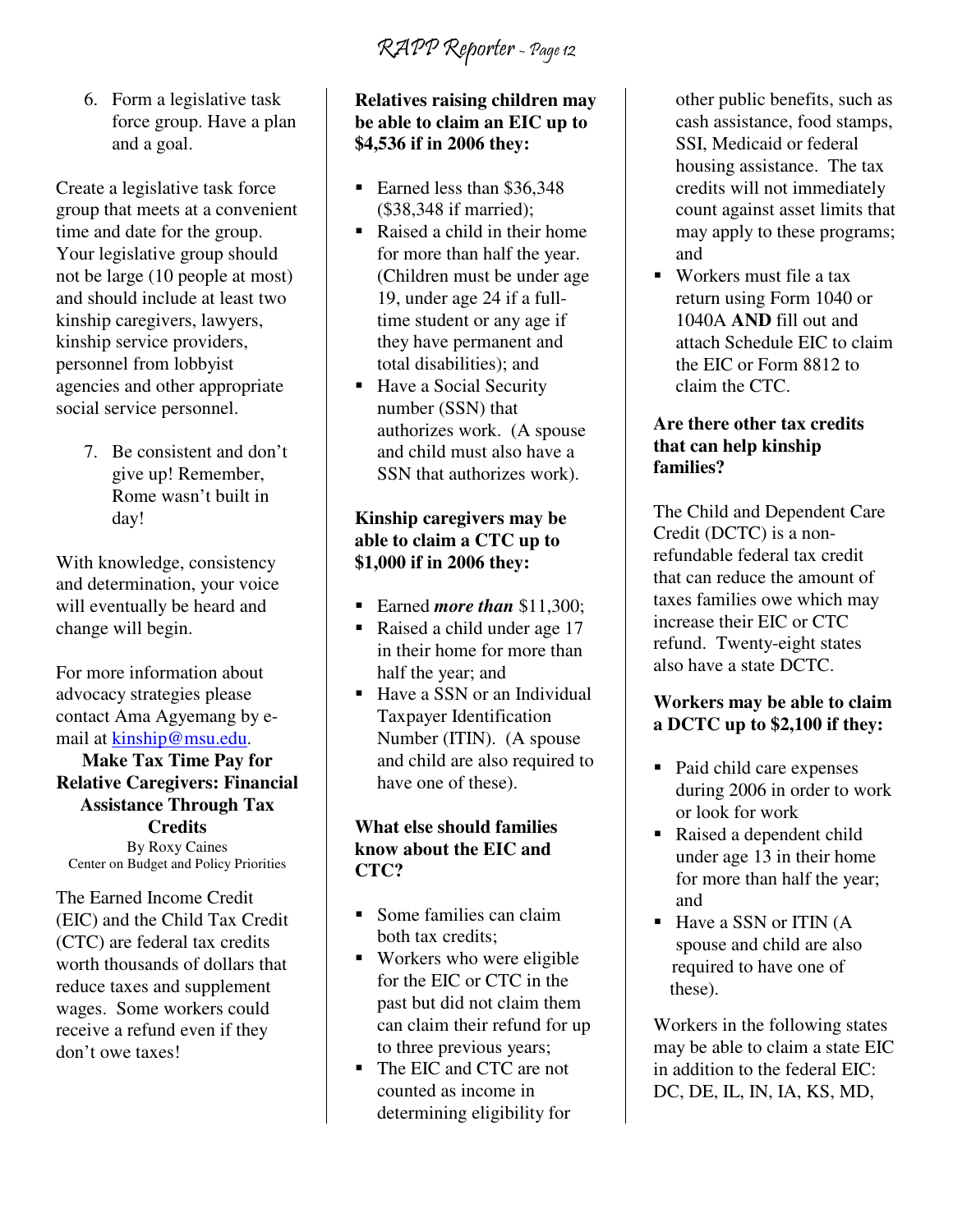#### ME, MA, MN, NE, NJ, NY, OK, OR, RI, VA, VT, WI.

Some state level tax credits are refundable and can add more money to the pockets of working families. For more information, contact your state department of revenue.

#### **FREE tax filing assistance is available!**

There are several free tax filing assistance programs sponsored by the IRS that can help workers claim tax credits and file forms correctly. Call the IRS at 1-800-829-1040 for nearby Volunteer Income Tax Assistance (VITA) or Tax Counseling for the Elderly (TCE) sites. You can also call 1-888-227-7669 to find an AARP Tax-Aide site near you, or visit www.aarp.org/money/taxaide

#### **Georgia State Provides Comprehensive Services to Relative Caregivers**  Leslie McGee

Kinship Care Coordinator Division of Aging Services

The Georgia Department of Human Resources (DHR), Division of Aging Services, has collaborated extensively

with other Georgia DHR Offices and Divisions in order to provide an enhanced service network for grandparents raising grandchildren across the state.

As a result of many workgroup meetings and discussions, Georgia Department of Human Resources Commissioner, along with DHR's Division of Aging Services, Division of Family and Children Services (DFCS)

#### **Join the Center on Budget and Policy Priorities' National Tax Credit Outreach Campaign!**

The Center on Budget and Policy Priorities' produces an Earned Income Credit and Child Tax Credit Outreach Kit that contains bilingual outreach materials including color posters, flyers, brochures and envelope stuffers in English and Spanish, facts about the tax credits, strategies to promote them and link workers to free tax filing assistance and examples of how organizations are involved. Information in 18 additional languages and other outreach materials (including a sample newsletter article) are also available.

To request a FREE copy of this Tax Credit Outreach Kit or to find organizations in your area that promote the EIC and CTC, contact: *Roxy Caines, (202) 408-1080 or* 

and Office of Child Support Enforcement staff, agreed to place grandparents as a priority population on state polices that affect grandparents.

Effective August  $1<sup>st</sup>$ , these changes in state policy will benefit grandparents who are 60 years or older and/or SSI eligible or disabled:

- 1. Grandparents Raising Grandchildren will receive Emergency/ Crisis Intervention Services to help pay for the cost of emergent needs (i.e. shelter, utilities, school expenses). TANF dollars will be the funding element;
- 2. Grandparents raising grandchildren 60 and older/SSI eligible can receive additional funds to supplement their fixed income to meet additional expenses associated with raising their grandchildren to avoid their placement in DFCS custody. An additional \$50 per month can be added to their TANF Child-Only payments;
- 3. A subsidized childcare program for low-income families will provide priority services. Grandparents will be exempt from the work activity requirement if age 60 or older or disabled under age 60;
- 4. The Office of Child Support Enforcement will change their policy so that grandparents with physical, not just legal custody, will receive child support payments. Child support services will be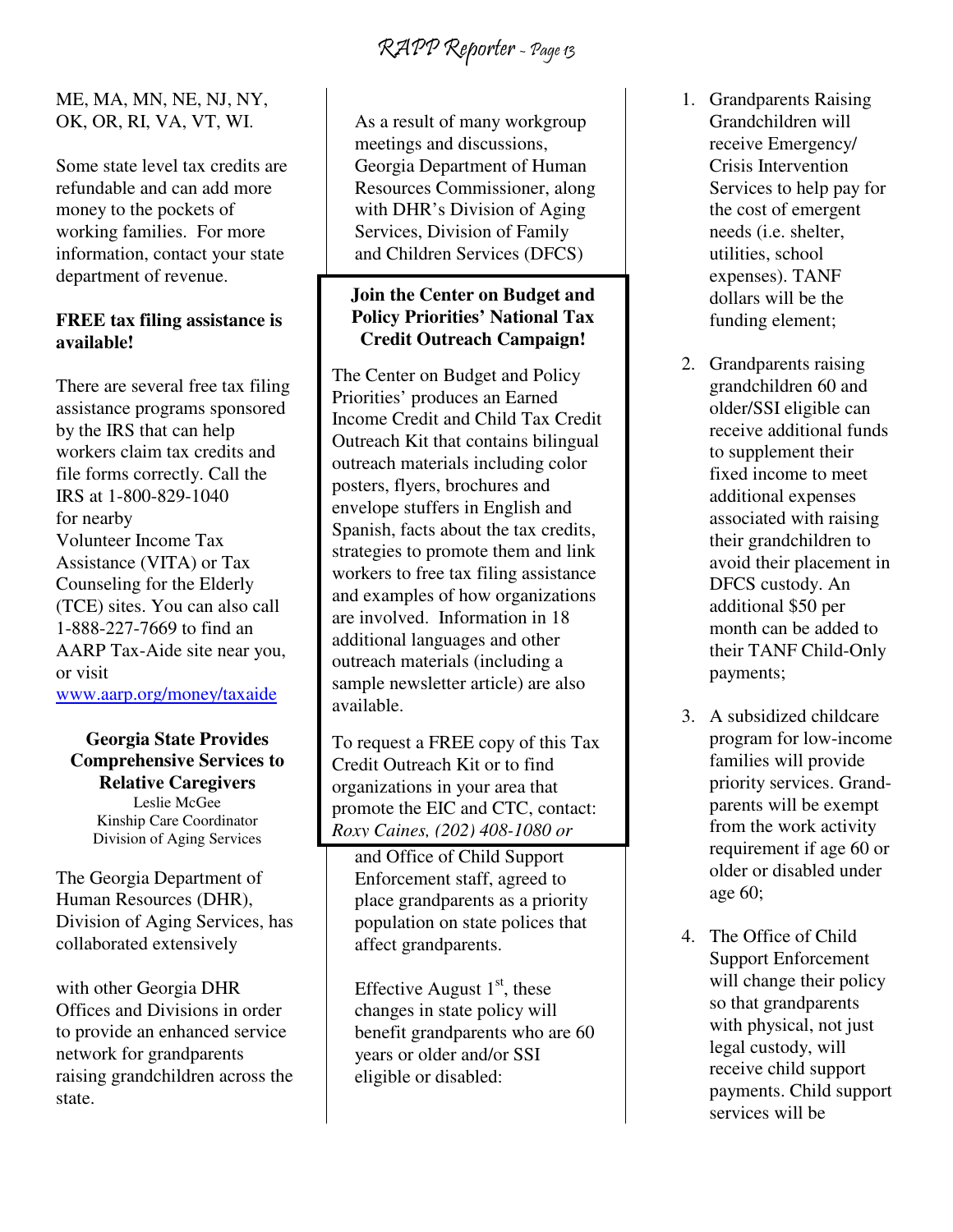RAPP Reporter - Page 14

available to grandparents immediately when they have physical custody;

- 5. The Division of Aging Services Kinship Care Specialists have become certified foster care trainers in order to provide one-on-one foster care training to grandparents. By receiving this training, grandparents can become foster care parents for their grandchildren in DFCS custody, which allows them to receive 100% of the foster care per diem. This foster care training is called IMPACT, which is an acronym for *Initial Interest, Mutual Selection, Pre-Service Training, Assessment, Continuing Development and Teamwork*.; and
- 6. Grandparents and other caregivers are hired in the metro-Atlanta county Departments of Family and Children Services (DFCS) to assist other grandparents raising their grandchildren by giving them advice on how to "navigate" the state system and help them understand the different requirements and paperwork needed to

apply for services offered by DFCS. Currently, there are 10 Grandparent Navigators hired within the metro-Atlanta DFCS office.

The Division of Public Health has collaborated with Georgia State's Project Healthy Grandparents and the Division of Aging Services to conduct a full day seminar on grandparents raising grandchildren. This seminar will teach Public Health's staff about the Department of Human Resources' grandparent initiative and provide other important information on the special needs and resources available to this population.

For more information on the Georgia State RAPP Initiative, contact Leslie McGee at lemckee@dhr.state.ga.us.

**Hawaii State's RAPP Initiative** Wes Lum, RAPP State Coordinator

The Hawaii Executive Office on Aging's (EOA) RAPP State Initiative began in 2004. EOA is the State Unit on Aging whose mission is to assure the well-being of the State's 230,000+ adults, age 60 and older, by providing leadership in programs and policies for older adults. We serve as a clearinghouse for information and partner with our Aging Network to provide home and community based care for frail, vulnerable seniors.

EOA is committed to supporting family caregivers, including grandparents raising grandchildren. Our accomplishments over the past year include:

#### **Raising Awareness**

The Hawaii Caregiver Coalition is the official RAPP Statewide Network. The Coalition has tackled two policy issues: grandfamily housing and adoption assistance. On March 14, 2006, the Coalition cosponsored "*Caregiver's Day at the Capitol*" to celebrate professional and family caregivers and to raise awareness of caregiver issues with Legislators.

The Coalition also coordinated "Holo Imua Kakou" (Moving Forward Together) on January 10, 2006*, an evening reception for Legislators* to enjoy networking and presentations, by, among others, a grandfather from Maui who raised 3 grandchildren. In addition to the above, Hi'i Na Kupuna, Maui County's grandparent coalition, meets monthly to discuss grandparent issues and concerns.

**Grandparent Training** Legal Services for Children, the Institute for Family Enrichment, Hawaii Family Services, the Queen Liliuokalani Children's Center (QLCC), Alu Like, AARP and Honolulu County's Elderly Affairs Division organized "Ka Lei Mehana O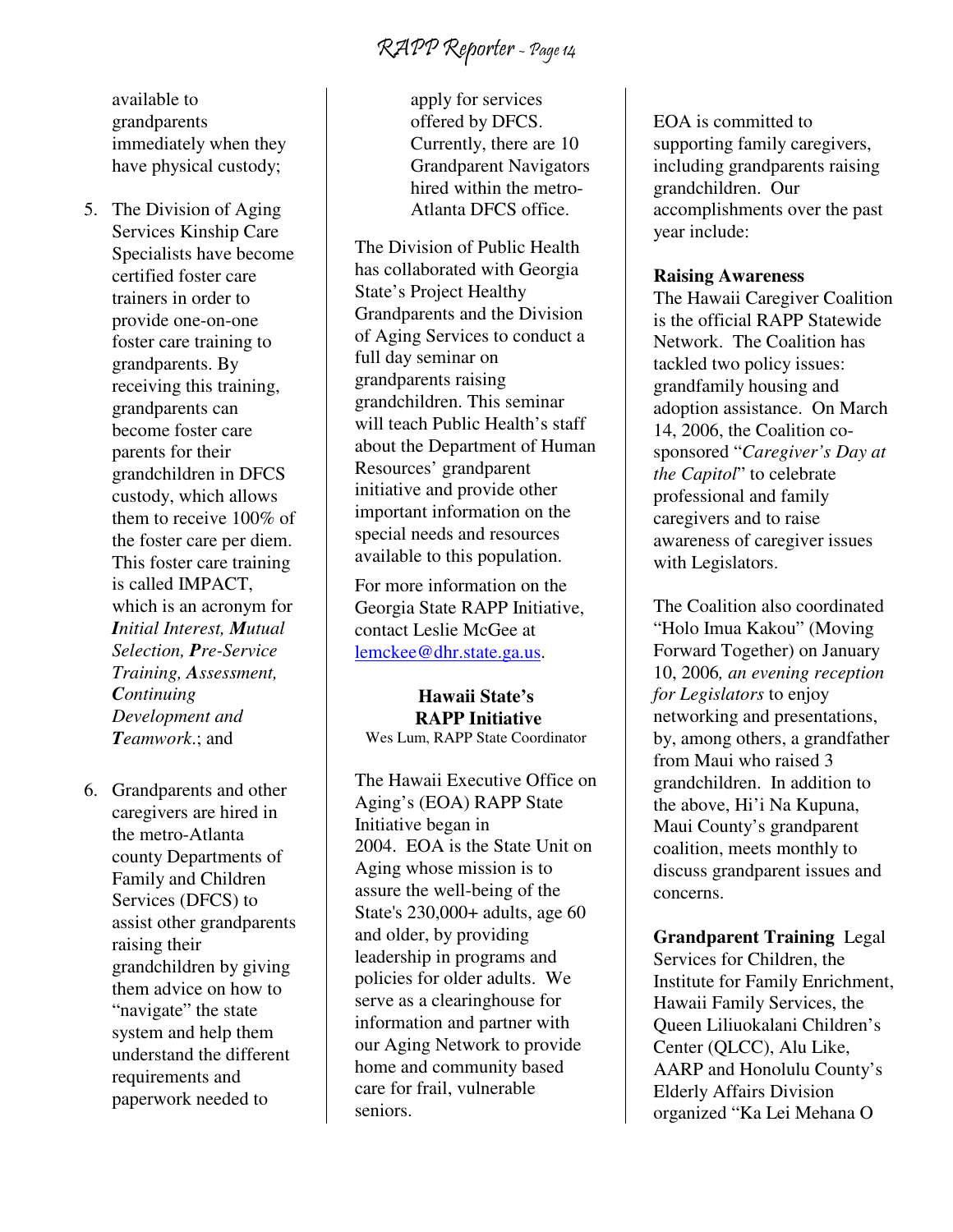Na Kupuna" (The Lei of Warmth of the Kupuna), *a halfday training for kincare caregivers on the Waianae Coast* on Oahu. A similar conference is planned in 2006 on the island of Kauai.

The Legal Aid Society of Hawaii in Maui received Brookdale RAPP funds to establish *the Kincare Adoption Outreach Project on the Island of Molokai* to provide educational outreach services to kincare caregivers on matters of adoption, guardianship and public and federal tax benefits. Financial resources and brochures on legal issues were developed for outreach presentations and are used county-wide.

#### **Support Groups**

Brookdale RAPP funds were used to initiate 2 support groups: the West Kauai Ohana Caregivers Support Group and the Hi'i Na Kupuna Support Group in Maui County. The Hi'i Na Kupuna Support Group also offers excursions for the grandparents such as whale watching, hiking and shows.

#### **Advocacy**

Several legislative proposals were introduced during the 2006 Legislature including a bill that established a Joint Legislative Task Force to determine visitation rights of kinship caregivers and another that required housing "set asides" for grandparents raising grandchildren in state housing

facilities. Although these bills did not pass, S.B. No. 40, which was subsequently signed into law as Act 208, did pass in 2005. This Act authorizes caregivers to consent to health care services for minors. Also in 2005, the Legislature adopted S.C.R. No. 21, which asks the U.S. Congress to continue to review the issue of affordable and adequate intergenerational housing.

#### **Communication**

EOA's quarterly newsletter, *Family Caregiver*, dedicates a column titled "Tutu's Corner" to address kinship caregiver issues. The newsletter can be downloaded by visiting: www4.hawaii.gov/eoa/informati on/newsletters/index.html.

#### **Data Collection**

The University of Hawaii Family and Consumer Sciences Department has received a small research grant to assess the needs of Hawaii's grandparents raising grandchildren. Please visit www.hawaii.edu/ohanacaregive rs for more information.

This year EOA will be sponsoring questions on a statewide survey to determine the numbers, places of residence and duration of grandfamily caregivers in Hawaii.

For more information on the Hawaii State RAPP Initiative please contact Wes Lum at 808- 586-7319 or at wes.lum@doh.hawaii.gov.

#### **AN INTERVIEW WITH LINDA SILVAS, AUTHOR MAMA BEAR, BABY BEAR**



**The RAPP Reporter:** Tell us about Mama Bear Baby Bear and why you wrote it.

**Linda Silvas**: Mama Bear is grandmother, Baby Bear is grandchild (they represent every man, woman and child). The book is about the forbidden fruit of the forest (drugs/alcohol) and the elders and other relatives raising the children because their parents are not able to do so.



Mama Bear Baby Bear describes what Baby Bear has to endure because his parents are eating the forbidden fruit and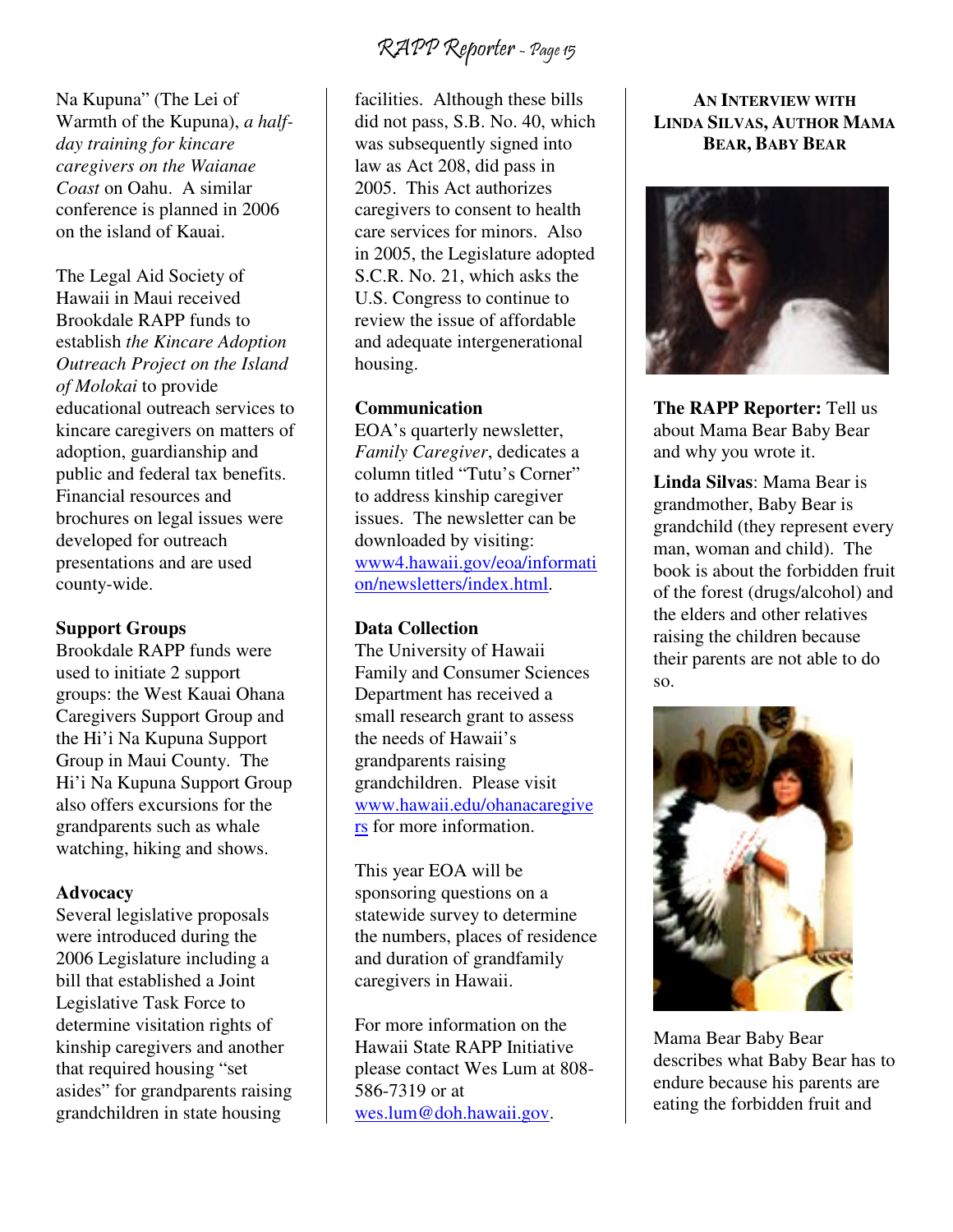RAPP Reporter - Page 16

are neglecting him. When word reaches the ears of Mama Bear that her grandchild is in danger, she is sad and angry to learn that her own child is eating the forbidden fruit and, in fear for her precious grandchild, she immediately goes to his aid. Her life changes at that moment.

The book gives hope to a dilemma that has broken the family circle. Mama Bear Baby Bear is a leaning tool in the fight against substance abuse. We are all walking the same path the circle that never ends.

I chose to write it because it was my own personal experience which I wanted to share. I used animals because I didn't want to mention names.

**The RAPP Reporter**: What do you think is the most important message in the book?

**Linda Silvas**: Teaching our youth and future generations about the dangers of the forbidden fruit (drugs and substance abuse).

**The RAPP Reporter**: How did you choose the title, *Mama Bear Baby Bear*?

**Linda Silvas**: The bear is a symbol of strength. There's no wrath like the wrath of a mama bear. You don't want to get in mama bear's way when it comes to her cub.

**The RAPP Reporter**: What advice would you give to grandparents and relatives who are caregivers?

**Linda Silvas**: Don't lose your spirit and by all means... use the services available through groups like RAPP and organizations like Generations United, AARP, etc.

**The RAPP Reporter**: In the book, Baby Bear has a strong connection to Mama Bear, would you say this happened in your situation?



**Linda Silvas**: Oh yes. There is a special bond between baby bear and I. Baby Bear has recently gone back to live with mom, but he does come to visit and brings his friends. To me that's an honor, that he wants to share his friends and time with me.

**The RAPP Reporter**: Has your grandson read the book? What was his reaction?

**Linda Silvas**: Yes. He gets something different each time he reads it. It's fascinating. As he grows older, he gets a

different meaning. He relates to the forbidden fruit and its dangers.

**The RAPP Reporter**: Has the role of grandparents changed as compared to when you were a young girl?

**Linda Silvas**: Oh yes, when I was young, the family circle was still there and the family gathered together, took vacations together and holidays. As I grew up, that changed. There is a different frame of mind today. The family has become more fragmented. It is grandparents who are trying to pull that family circle back together.

**The RAPP Reporter**: What would you recommend to those who work with relatives as parents?

**Linda Silvas**: Continue to convey heartfelt feelings to grandparents.

**The RAPP Reporter**: Our RAPPs provide supportive services to relative caregivers in 45 states and the District of Columbia. When you were a caregiver, what resources were available to you?

**Linda Silvas**: I didn't know of any resources. My frame of mind was to work and consider what am I going to do next? I think the supportive services are a 'God-send." Without these resources from RAPPs, relative caregivers are at a loss.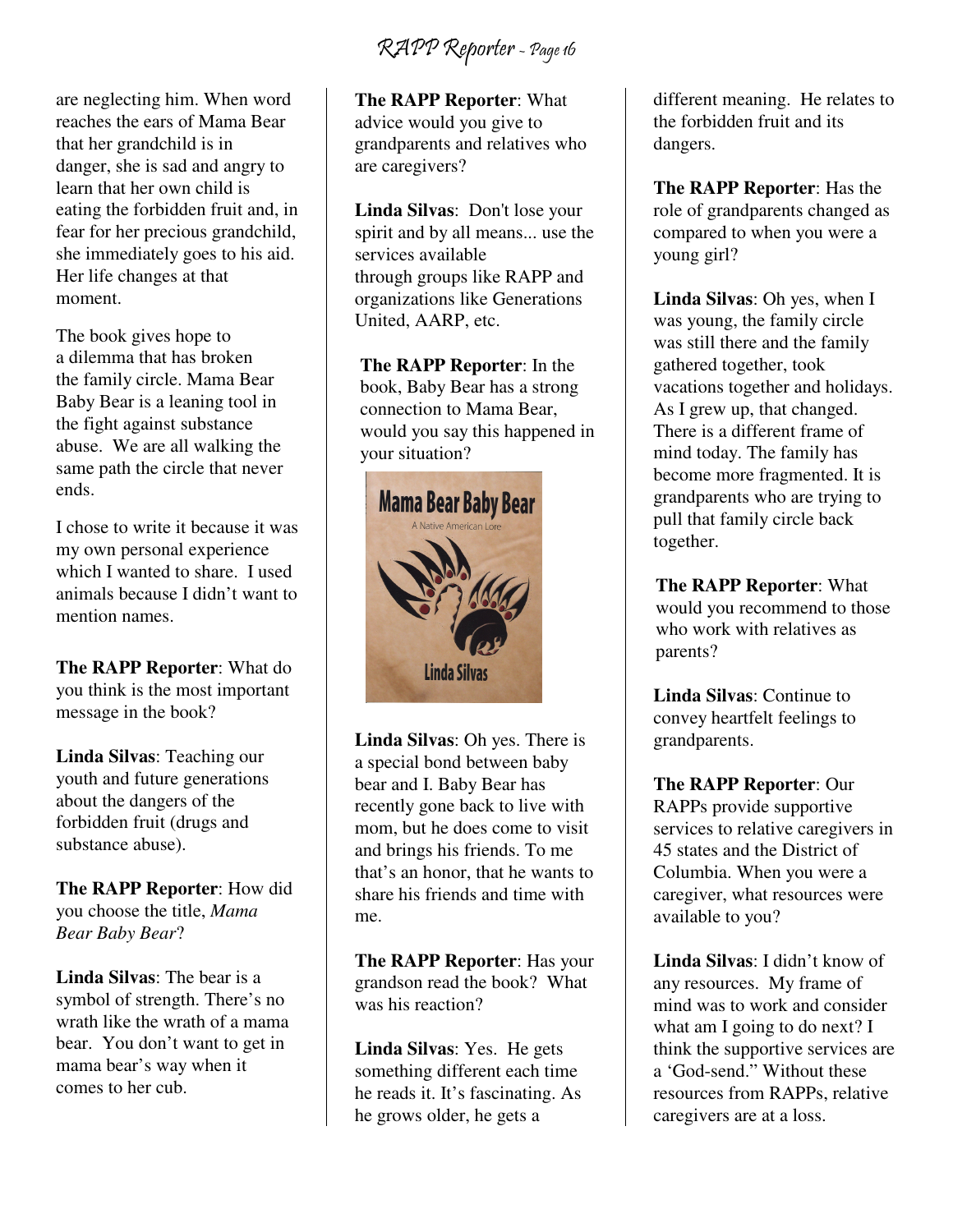RAPP Reporter - Page 17

**The RAPP Reporter**: What

type of relationship do you have with your grandson's parents?

**Linda Silvas**: I have a good one. I tried to keep it that way. I tried not to be outwardly judgmental and point fingers. I always let them know that I loved them even when I was not happy. When baby bear's mom cleaned up her act, I was right there. I was proud of her and I let her know.

**The RAPP Reporter**: Who should read this book?

**Linda Silvas**: Everybody. Why? Because it is a learning tool and it is the type of book that people can relate to. **The RAPP Reporter**: Is there going to be a sequel?

**Linda Silvas**: Yes. Definitely.

**The RAPP Reporter**: What words of encouragement or advice would you like to leave with our readers?

**Linda Silvas**: We are the strength pulling up the future. It is up to us to keep our hand extended. There is hope!

To learn more about Linda's itinerary and the book Mama Bear Baby Bear, visit her

website: www.mamabearbabybear.com

#### **Tennessee State's Relative Caregiver Program**

Tennessee's Relative Caregiver Program developed out of the recognition that abused and neglected children, whose parents are unable to provide for them, are best served if cared for by other suitable family members, rather than by unrelated caregivers.

The Tennessee General Assembly passed legislation that created The Relative Caregiver Program on June 9, 2000. Four million (\$4,000,000.00) dollars were allocated to support the Relative Caregiver Program through a two-year pilot in Shelby, Davidson and Upper Cumberland's fourteen counties. The program was initially funded through the federal

Temporary Assistance to Needy Families (TANF) block grant prior to being built into the Department of Children's Services base budget. The pilot regions began administering services in April, 2001. In June 2002, legislation passed which extended the pilot for an additional two years. Effective July 1, 2004, the Relative

Caregiver Program became a formal program administered by the Department of Children's Services. The Department of Children's Services (DCS) administers this public/ private collaboration by contracting with communitybased agencies. The Relative Caregiver Program (RCP) is currently operating in 9 regions in Tennessee: Davidson, Shelby, Upper-Cumberland, South West, North West, Hamilton, East, Knox and North East. By the end of 2006, DCS will implement the program in Mid-Cumberland and South East and South Central Tennessee, thereby expanding to all 12 regions and 95 counties of the state.

Since the Relative Caregiver Program's inception, 5,300 children and more than 3,110 caregivers have been served.

RCP is a vital program to DCS that has achieved the following outcomes:

1. 85% of children determined eligible and participating in RCP show a demonstrated increase in stability by remaining in the continuous care of relatives;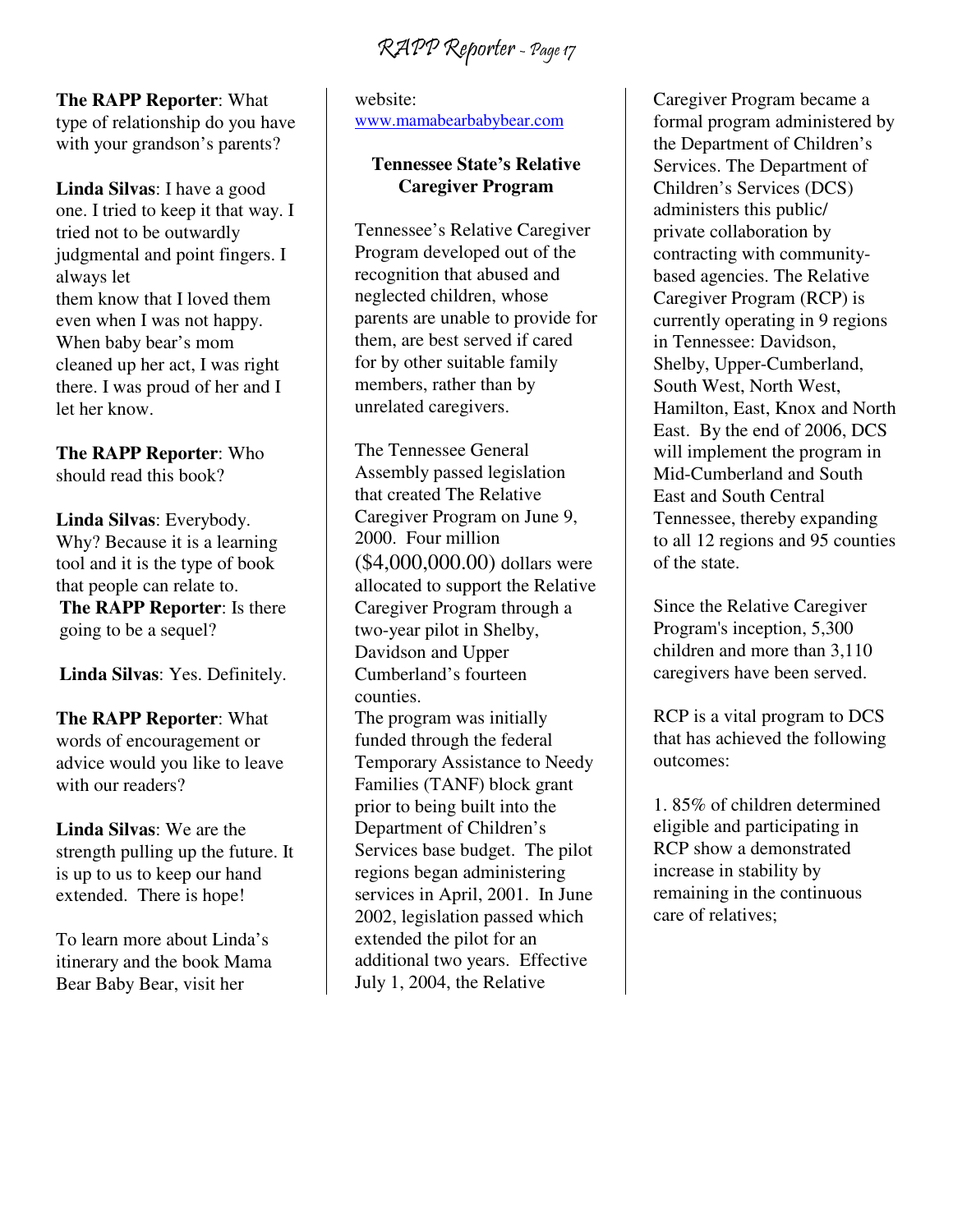RAPP Reporter - Page 18

2. Less than 5% of children determined eligible and participating in RCP are

removed from the relative and placed in the legal custody of the state;

3. Less than 5% of children determined eligible and participating in RCP re-enter the legal custody of the state after exiting and being placed in relative care;

4. 80% of relative caregiver families show an increase of self-sufficiency and the ability to maintain responsibility and care for atrisk, abused and neglected children without

Department of Human Services and/or the Courts. Tennessee has demonstrated

#### **TENNESSEE'S RELATIVE CAREGIVER PROGRAM WHAT WE DO!**

| <b>SERVICE NAME</b>                              | <b>DESCRIPTION</b>                                                                                                                                                                                                                                                     |
|--------------------------------------------------|------------------------------------------------------------------------------------------------------------------------------------------------------------------------------------------------------------------------------------------------------------------------|
| <b>Short-term Case</b><br><b>Management</b>      | Helps kinship families maintain stability, provides<br>support and empowers them to become self-<br>sufficient. Designed to assist and coordinate<br>services for the whole family based on identified<br>needs.                                                       |
| <b>Groups for Children &amp;</b><br><b>Teens</b> | Structured groups and activities allowing children<br>to build a sense of community and belonging<br>among other children in relative care, and address<br>attachment issues evolving from separation, loss,<br>and grief through social and cognitive<br>development. |
| <b>Information &amp; Referral</b>                | A service for children and relative caregivers to<br>ensure access to accurate information and linkage<br>with available services within the program or<br>community.                                                                                                  |
| <b>Educational Workshops</b>                     | Training designed to provide critical education and<br>information that empower caregivers to provide<br>optimal care for their related children.                                                                                                                      |
| <b>Emergency Financial</b><br>Assistance         | To support caregivers' ability to provide basic care<br>by assisting with family needs such as: material<br>assistance, clothing, assistance with paying a utility<br>bill or transitional child care.                                                                 |
| <b>Recreation &amp; Respite</b>                  | A service that gives the relative caregiver<br>scheduled or emergency "time off" from child<br>rearing responsibilities and provides a safe and fun<br>environment where structured activities foster<br>social interaction and development.                           |
| <b>Support Groups</b>                            | A scheduled meeting designed to address concerns<br>and issues facing relative caregivers.                                                                                                                                                                             |

involvement of the formal child welfare system. This is demonstrated by the family's progression to independence from RCP and achievement of all goals outlined in the Action Plan; and

5. At least 50% of all families being served by RCP will be referred from the Department of Children's Services, the

a strong commitment to kinship families by passing the Relative Caregiver Bill and implementing the Relative Caregiver Program. The creation of the program has made it possible to provide information, supportive services and financial aid to relative caregivers and children outside

of the formal system of foster care.

> For more information on the Tennessee Relative Caregiver Program, contact the Director, Robert L. Matthews, robert.l.matthews@st ate.tn.us or (615) 532-2342.

**Connecticut's Statewide Network**  Roberta Gould, RAPP State Coordinator

The **State of Connecticut's Department of Social Services in Hartford** has a Grandparents as Parents (GAPS) Statewide Network with approximately 124 agencies and 34 support groups. It continues to seek creative ways to assist grandparent and relative caregivers throughout Connecticut. Here

are some highlights: Area Agencies on Aging have and continue to develop outreach strategies to provide education, information, funding and services to relative caregivers. Some of the highlights of this effort include the *Grandparents Raising Grandchildren Positive*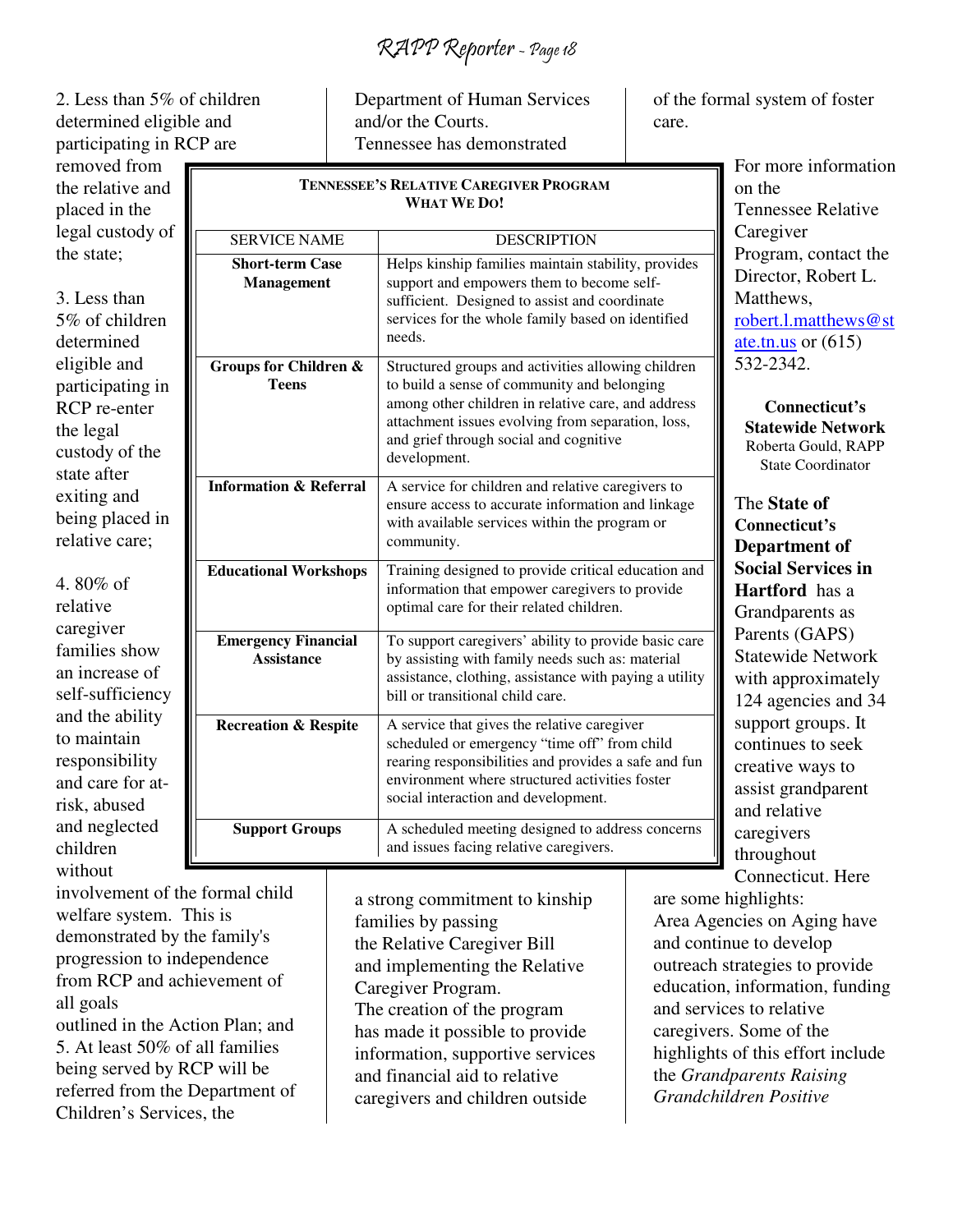*Directions Program* in Norwalk, CT that provides *prevention-based child rearing classes* for grandparents raising grandchildren;

The *City of Hartford Commission on Grandparents Raising Grandchildren* cosponsored, with the *New England Cognitive Center,* a seven-week course, *"Making the Most of Second Time Around."* Participants, grandparents and other relative caregivers raising children learned techniques and coping skills to help them face the challenges of raising a second family in later life. Graduates of the course earned a certificate from the University of Hartford; and

*The Department of Children and Families* co-sponsored *free workshops* in the Hartford area with support from the *William Caspar Graustein Memorial Foundation* for parents, foster parents and relative caregivers who wanted to learn about resources and techniques that help children succeed in school and in life**.**

The GAPS statewide Taskforce has also been an *advocate for the passage of a Kinship Navigator Program*. As a direct result of this effort, the Governor signed a Public Act concerning youth policy and the Kinship Navigator Program. The Act mandates that the Department of Children and Families, in consultation with

the Department of Social Services, the Department of Mental Health and Addiction Services and the Department of Mental Retardation, establish a kinship navigator program that will ensure that grandparents and other relative caregivers who are primary caregivers will receive information on the array of services and benefits for which they may be eligible. Funding will be available to train staff to better refer caregivers to appropriate services throughout the state.

Connecticut legislative highlights include: *An Act Concerning Grandparent Notification When a Child Is Removed From The Home: Public Act 06-37.* This Act requires the Department of Children and Families to notify a child's grandparents that he/she has been removed from the home; and *An Act Making Adjustments to State Expenditures and Revenues For The Biennium Ending June 30, 2007: Public Act 06-186.* This Act includes funding for a Kinship Navigator Program (reported above). GAPS has also developed a *directory that includes support group listings and an e-mail network* to share organizational updates and news for caregivers.

For more information on the Connecticut State RAPP Initiative, contact Roberta Gould: roberta.gould@po.state.ct.us.



### Minnesota **Kinship Caregivers** Association

Improving lives of grandparents, relatives, and the children they're raising.

**Minnesota Kinship Caregivers Association**  Sharon Durken, Executive Director

The Minnesota Kinship Caregivers Association (MKCA) is a statewide, nonprofit organization collaborating and partnering with agencies and groups that work directly with grandparents, relatives, and close family friends who are raising children. MKCA's reach is statewide and unique in that MKCA is the only organization in the state that focus's solely on kinship issues.

#### **National Family Caregiver Support Program (NFCSP),**

In 2002, the Minnesota Board on Aging in cooperation with the Area Agencies on Aging granted MKCA the full 10% of NFCSP funding allowable to develop and implement a statewide service delivery model to kinship caregivers. The Grand Kin Project serves all 87 counties and 6 Indian Reservations in northern Minnesota.

#### **Grand Kin Project**

1. During 2004, MKCA developed a Strategic Plan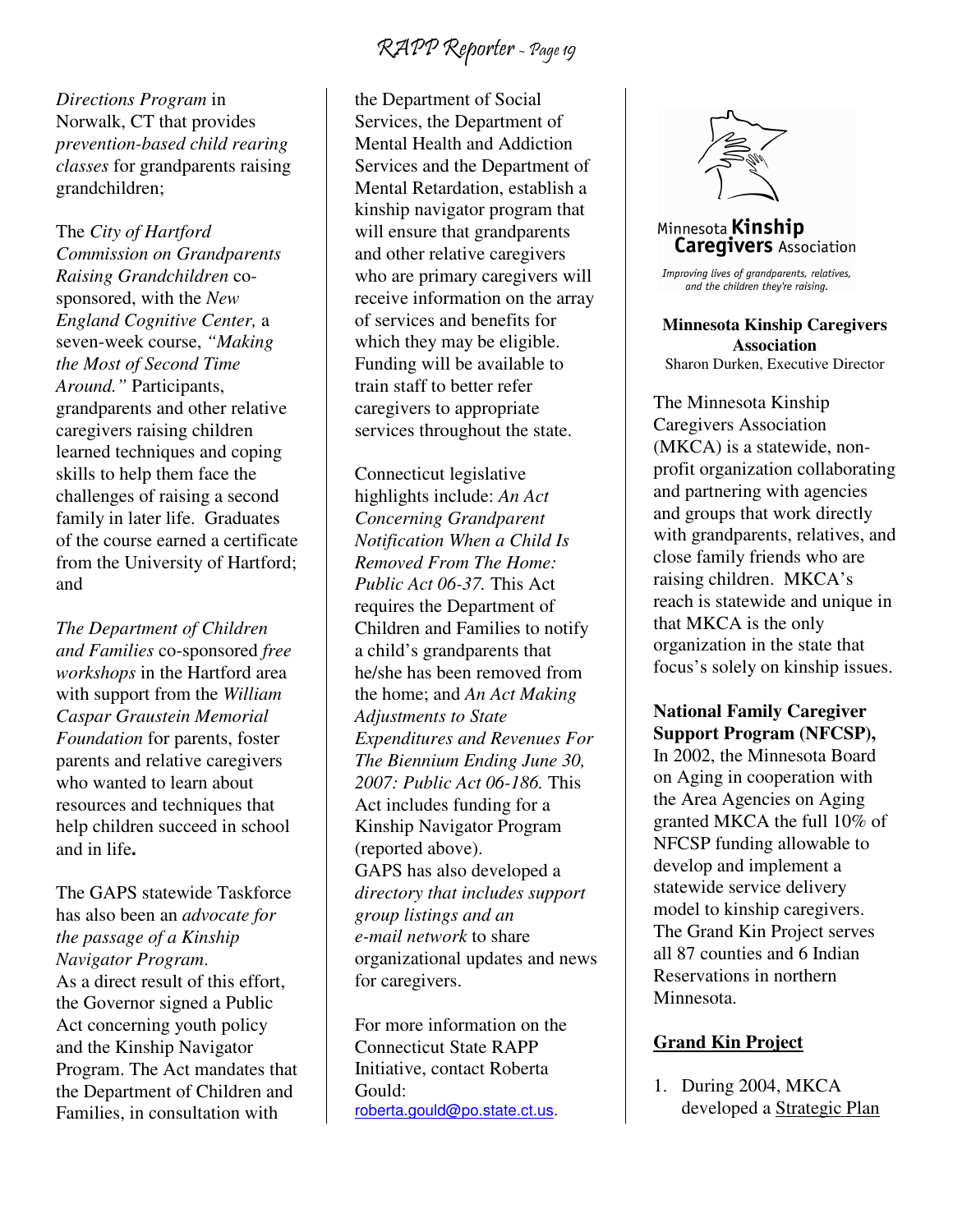encompassing the following three overarching goals:

- $\triangleright$  To provide high quality services through an effective statewide service delivery model;
- > To create a strong voice in the public policy arena; and
- $\triangleright$  To ensure an effective organization through increased governance capacity and sufficient human and financial resources to achieve planned goals.

As a result, MKCA made some significant adjustments in how supportive services can best be delivered to caregivers across the state, including those from other cultures. Our service delivery model shifted from 18 Host Agencies to six *"Regional Service Agencies (RSAs)" on January 1, 2005*.These changes have increased the volume and quality of direct services to caregivers and the children, but also enhanced the long-term sustainability of those services. The RSAs have a broad geographical reach and strong collaborative relationships that provide a continuum of services to kinship caregivers. Minnesota is a vastly rural state which makes traveling difficult for many kinship caregivers. To accommodate this obstacle, MKCA began hosting Regional Community Forums. The purpose of these workshops is to educate professionals and

caregivers about available benefits and services and address complex caregiving issues. The speakers are local experts from each region who speak about their specialty in law, financial issues, behaviors, attachment and other topics requested by the caregivers.

MKCA's resource manuals, *First Steps and Legal Steps* can be downloaded from our website at www.mkca.org. The site also contains information about MKCA, support services and news. Findings of a research study on grandparents and relatives raising children in Minnesota was completed by the University of Minnesota School of Social Work and can also be viewed on the MKCA website.

### **The Arrowhead Economic Opportunity Agency**

One of MKCA's Regional Service Agencies is the Arrowhead Economic Opportunity Agency (AEOA). Arrowhead is a private, nonprofit, Community Action Agency in its  $40<sup>th</sup>$  year of providing self-sufficiency services to low-income and disadvantaged citizens in northeastern Minnesota. AEOA has operated the ROCK (Raising Our Children's Kids) program in northern St Louis County since 1994. Over the years the program has offered a variety of services including peer support groups, educational presentations, recreational opportunities,

crisis assistance, advocacy and referrals.

In 2005 AEOA received a Regional RAPP Grant from the Brookdale Foundation. That, along with support from the Minnesota Kinship Caregivers Association, allowed the ROCK program to expand to serve twelve counties in northeastern Minnesota. ROCK now supports seven peer support groups and expects soon to add an eighth.

Because of the vast geographic area served, AEOA collaborates with various organizations to deliver services. One valued partner is the Isle Recreational and Educational Center (IREC). Isle is a small community of less than 1,000 people in Central Minnesota. Two years ago IREC formed a RAPP support group which currently supports ten families.

Contact information for Arrowhead and for MKCA's other Regional Service Agencies can be found on MKCA's website.

#### **Minnesota's Grand Kin Navigator Program**

Upon careful study and discussion, the MKCA Board of Directors voted to change the name of the Grand Kin Project to *Minnesota's Grand Kin Navigator Program*. It was determined that the work MKCA does through the six contracted RSAs functions as a navigation system to help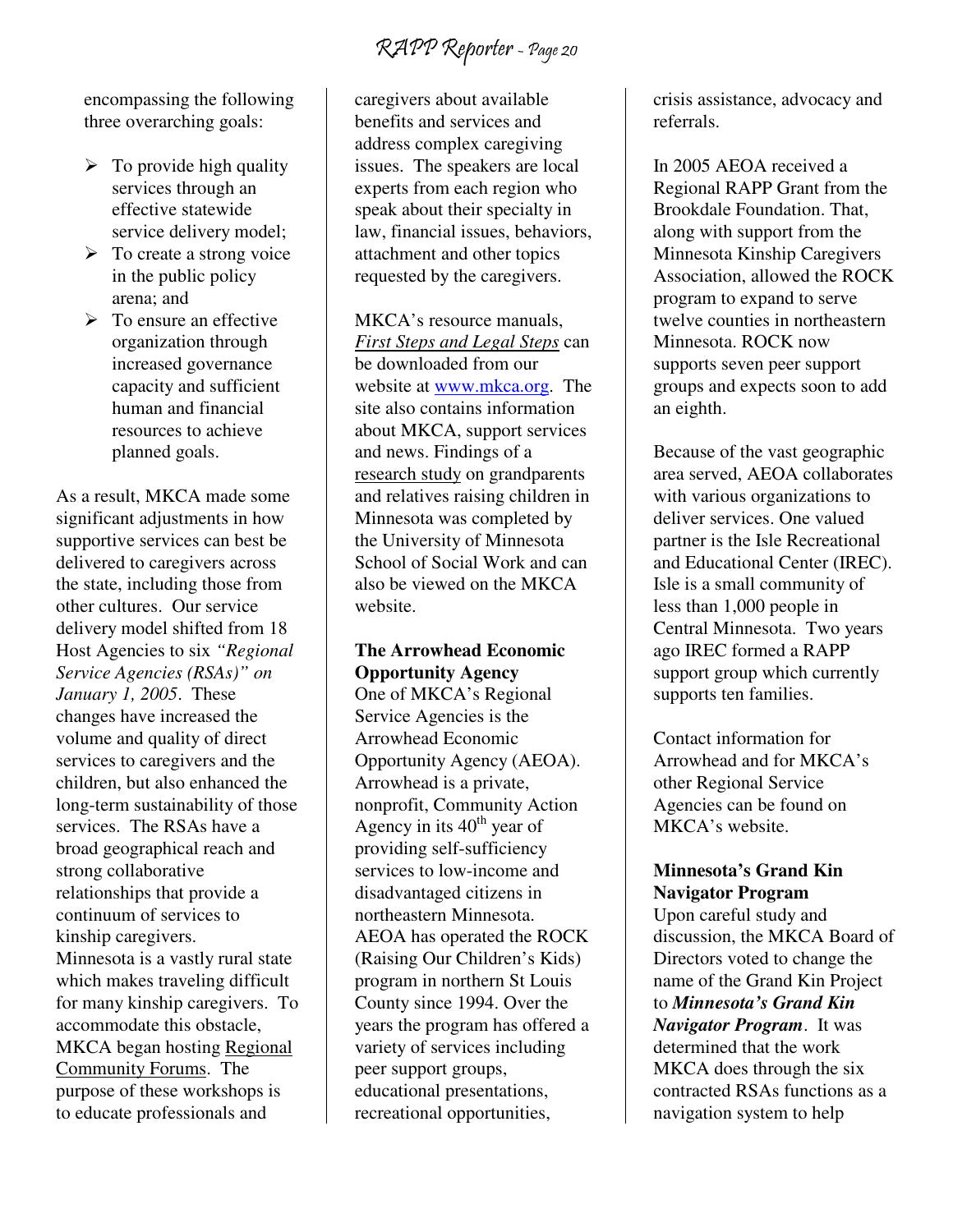Minnesota's grand families "navigate" raising relative's children. Our goal is to strengthen the existing program by increasing funding and working closely with partner organizations to develop stronger ties and bring more of the needed support to the families. We aim to be recognized as Minnesota's Grand Kin Navigator Program in the future by the Minnesota State Legislature.

Our current number of support groups has grown in 2006 from 33 to 37 and includes youth support groups. For some regions it has been more difficult establishing support groups due to the vast distances, but once the groups are established and friendships developed, they sustain and grow. The RSA Coordinators attended an MKCA "train the trainer" day to learn about mentoring and group facilitation. The presenters were experts from within the RSA ranks. The RSA Coordinators will train peer facilitators to lead support groups. Some support groups already use these peer facilitators successfully and gather them quarterly to share the successes and issues encountered in their roles. They receive support and share concerns with the other facilitators, the RSA Coordinator and MKCA Director.

#### **MKCA Collaborations** MKCA

is working on Native American Parenting Traditions Revisited (NAPTR) project. We are partnering with Native American Community Clinic (NACC), Minnesota Organization on Fetal Alcohol (MOFAS), and Minnesota Indian Women's Resource Center (MIWRC) to create a curriculum to assist families affected by fetal alcohol spectrum disorders. The Cummings Foundation funded the project and enabled a Program Coordinator to be hired. MKCA is one of the 4 founding organizations and we are on the work committee writing the curriculum.

MKCA, along with American Indian OIC and the Wilder Research Foundation hosted a meeting with a representative from Senator Coleman's office, the Director of Minnesota's Department of Human Services, foster care, 3 metro counties and several community partnerships to look at public policy to determine if changes are needed to support caregivers. From this and other meetings we hope to look at policy that exists or that may be needed to assist caregivers in their roles as primary caregivers of their relative's children.

For more information on the MKCA or their Regional RAPP initiative, contact Sharon Durken at sharon@mkca.org.

#### **Grandparents Raising Grandchildren Due to Parental Loss**

Deborah Langosch, Ph.D., Director, of the Kinship Care Program at the Jewish Board of Family and Children's Services, researched the impact of grief and loss in kinship families as her doctoral thesis. She explored the experiences of grandmothers who were raising grandchildren in informal care due to the death of their parent from either AIDS or cancer. The study looked at the grandmother's process of grieving their adult child while being solely responsible for their grandchildren, her adaptation to this profound loss, coping strategies and her relationship with her grandchildren. Half of the participants suffered the death from AIDS and half were from cancer. Comparisons were made between the two groups.

Although it was a small qualitative study, the in-depth interviews revealed some significant findings. These were:

1) a complicated and protracted mourning process for the grandmothers, especially for those coping with an AIDS death;

2) a high incidence of multiple losses and ensuing depression; 3) a history or current use of drugs or alcohol among 50% of the subjects which appeared to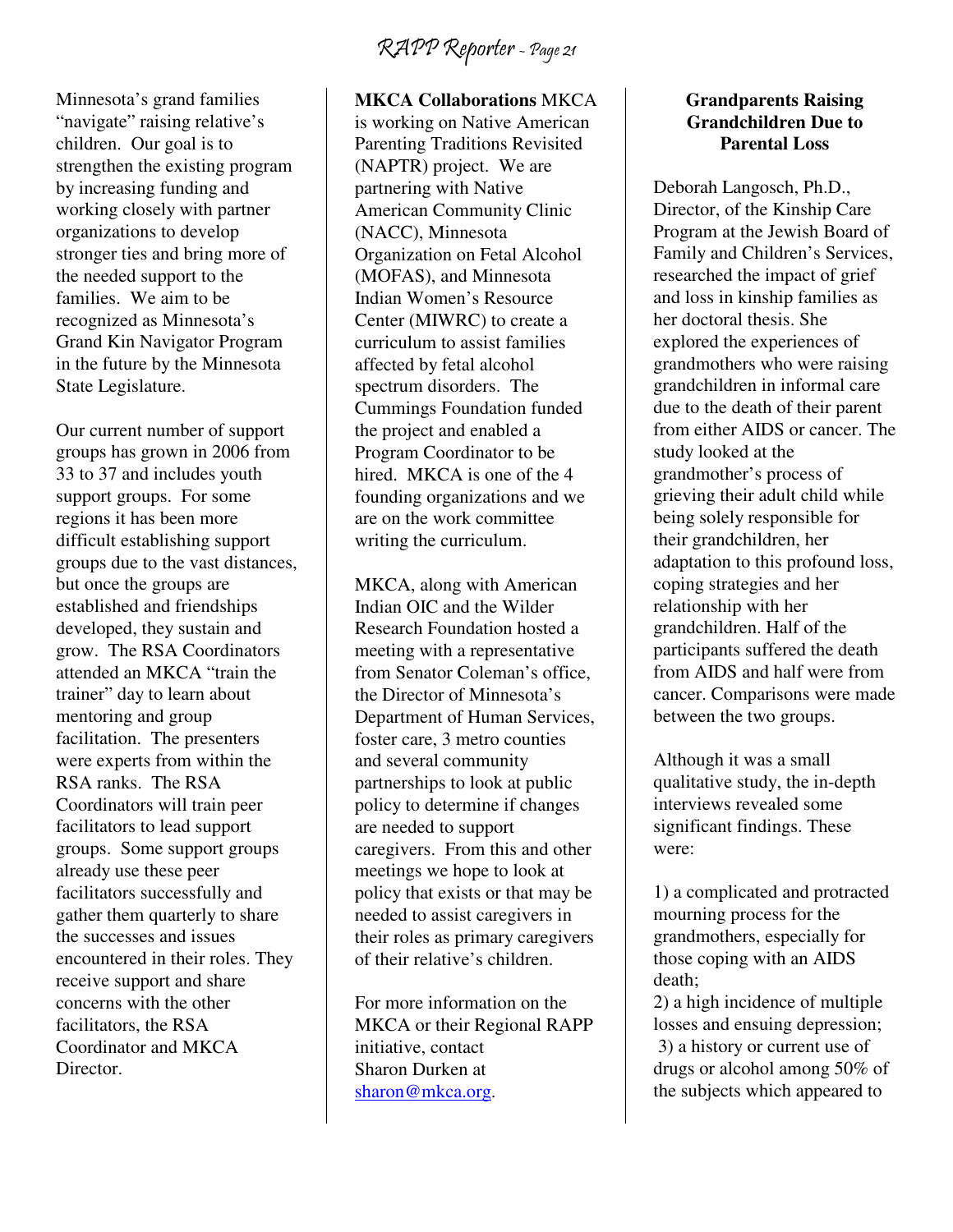be a form of self-medicating for anxiety and depression; 4) issues relating to secrecy and shame specific to AIDS; 5) the grandmother's ability to be considerably attuned to her grandchildren's needs, despite minimizing her own needs at times; and 6) effectively advocating on behalf of her grandchildren.

It was a testimony to the grandmother's efforts and strengths that they found a path around or through many obstacles to accomplish so much for their grandchildren. Policy and practice need to respond to the wide gaps in service that currently exist in order to comprehensively address these families needs and sustain them through trauma, loss and hardship.

More information on the study can be found in her book, *Grandparents Raising Grandchildren Due to Parental Loss: Their Bereavement Process and Capacity for Adaptation and Empathy*. The book is available from ProQuest at 300 North Zeeb Rd., P.O. Box 1346, Ann Arbor, MI 48106-1346 or 800-521-0600. Visit their website for more information: www.il.proquest.com.

**THE FLORIDA KINSHIP CENTER COMMUNICATES!**  Anne Strozier

The Florida Kinship Center is dedicated to communicating

with caregivers and providers. The most effective way we do this is through our quarterly newsletter, *Kinnectivity*. *Kinnectivity* highlights updates from community partners, photographs of caregivers and events, new resources, stories about caregivers' lives and contributions, upcoming events, and other resources of interest to kinship caregivers and professionals.

To keep the community up-todate on a weekly basis, the Center also sends an enewsletter weekly to everyone on its mailing list. This e-mail announcement consolidates information we get daily about announcements for upcoming meetings and community events, important updates concerning kinship care, and information concerning caregiver training and services.

The Center also updates its website, www.flkin.org, frequently and provides information about events and newsworthy items through this medium.

The Florida Kinship Center also has a unique method to increase communication about kinship care on a national basis. Four years ago, our good friends, Christine Crosby and Jonathan Minocci, came to us with the idea of launching the first magazine for grandparents: *GRAND.* For many years, Christine and Jonathan had offered tremendous support to the Florida Kinship Center and

now wanted to create an exciting new offering for all grandparents. The outcome of their efforts and commitment is the almost three year-old magazine, *GRAND,* with an entire section in every magazine devoted to kinship care! This is a wonderful tribute to kinship care and a fantastic way to communicate about the needs and triumphs of caregivers all over our country.

For more information on the Florida State Initiative contact Anne Strozier at strozier@cas.usf.edu. For more information on Grand Magazine, visit their website, www.grandmagazine.com.

**Washington State's Aging and Disability Services Administration, Department of Social and Health Services Administration (DSHS)** has a new website! Those interested in resources for relative caregivers in the state of Washington can now log on to www1.dshs.wa.gov/kinship care. The website is a joint project between Economic Services Administration, Aging and Disability Services Administration, Children's Administration and the DSHS website staff.

#### **UPDATES ON OUR NATIONAL PARTNERS**

**GENERATIONS UNITED**  Generations United (GU) is a nonpartisan organization that bridges child and aging policy,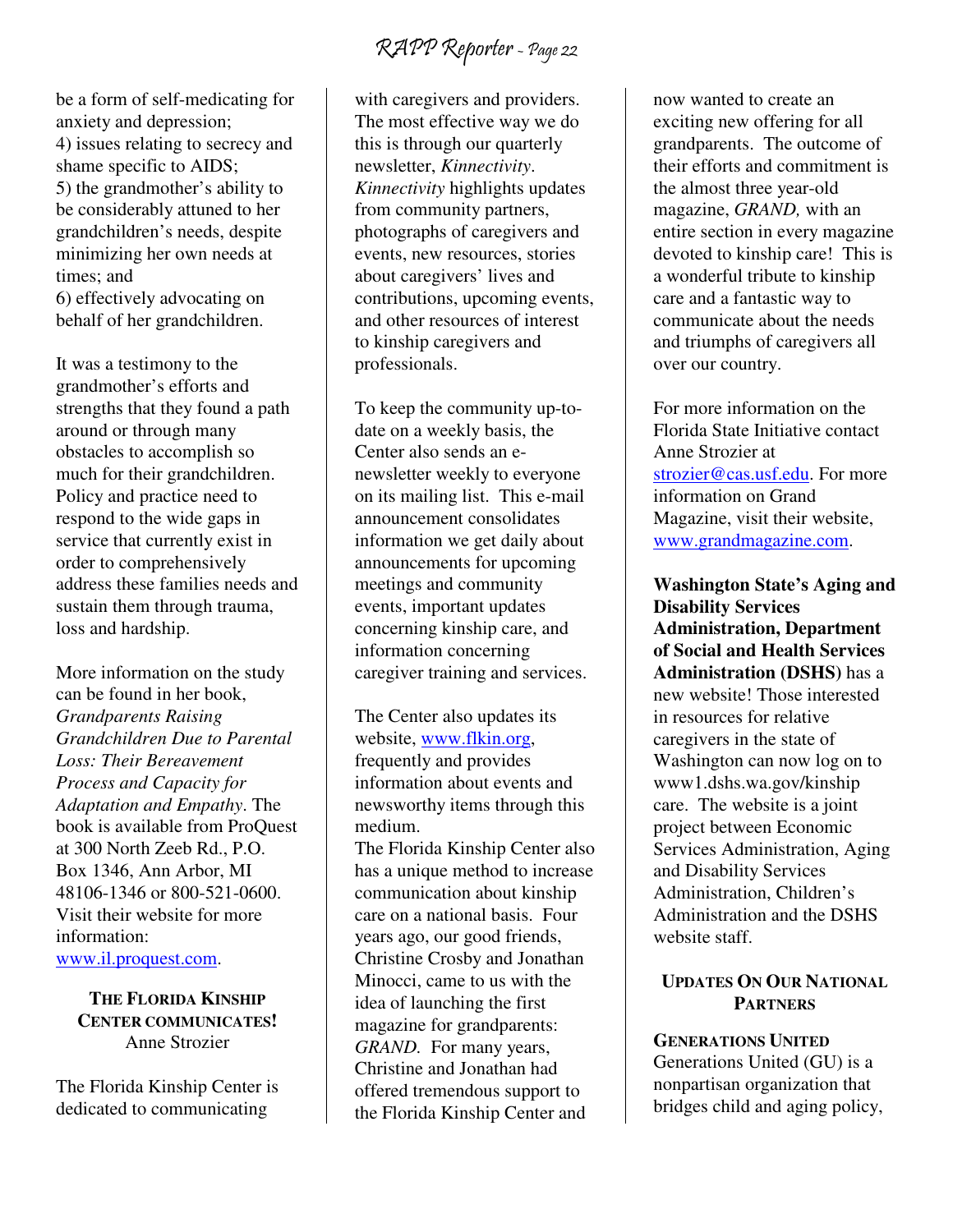practice and research on intergenerational issues at the national, state and local levels. GU has served as a resource to professionals and advocates in the intergenerational field for over twenty years.

Mark your calendars to attend GU's 14th International Conference, Intergenerational: IT'S MONUMENTAL, on July 24 - 27, 2007 in Washington, D.C. A special Grandfamilies Pre-Conference Intensive will take place on July  $25<sup>th</sup>$ . A dedicated grandfamilies track runs the length of the full conference.

Conference information can be found at GU's iPATH at www.gu.org. Check under the 'Action Center' tab to find the latest information on the 2007 conference, or get updates on federal legislation that impacts grandfamilies.

You can also access resources to support your work under the 'Resources' tab. A current list of publications and guides, all free for download, as well as links to the 2005 American Community Survey Census data on the numbers of grandparents and other relatives raising children in the United States, are just a click away.

We always enjoy hearing from our colleagues, email gu@gu.org or call (202) 289-3979.

#### **AARP**

The Grandparent Information Center (GIC) has a new home!

The GIC is now part of the AARP Foundation, which is AARP's charitable arm. The AARP Foundation delivers direct community services, education and information to improve the experience of aging in America. Through various service programs, the Foundation works energetically to bring about positive social change and to deliver value to people 50 and older. The AARP Foundation also strives to build a society in which everyone ages with dignity and purpose. The AARP Foundation Grandparent Information Center (GIC) will continue to position grandparents as a valued resource to society and important safety net for millions of families. With the support of the AARP Foundation, we will continue to help grandparents who are caring for their grandchildren and will strive to have an even greater impact on the lives of grandparents and their families. New from the AARP Grandparent Information Center is a film entitled *Lean on Me: A Film About Grandparents and Other Relatives Raising Children*.

There are three easy ways to order this FREE resource:

> 1. Write to: AARP Fulfillment 601 E Street, NW Washington, DC 20049

- 2. Send an email to fulfillment@aarp.org that includes your name, address, telephone number, the stock number of the film - C2212 (DVD) or C2213 (VHS) and the total number of DVDs or VHS tapes you would like to receive (maximum of 10 unless approval is received from GIC staff).
- 3. Call, toll-free, 1-888- OUR-AARP (687-2277) and give them the above information.

Visit the AARP Grandparent Information Center website at www.aarp.org/grandparents for more information, articles, publications, and other resources for grandparents and other relatives raising children.

AARP has begun the 2006 updates to the State Fact Sheets for Grandparents and Other Relatives Raising Children. Approximately 12-13 states will be fully updated each quarter, so that each state is revised once annually. During the first quarter, the following states have been revised and are now available online: Alabama, Alaska, Arizona, Arkansas, California, DC, Georgia, Kansas, Michigan, Minnesota, North Carolina, and Washington. Quarter two revisions are underway. The revised fact sheets are available for download on AARP's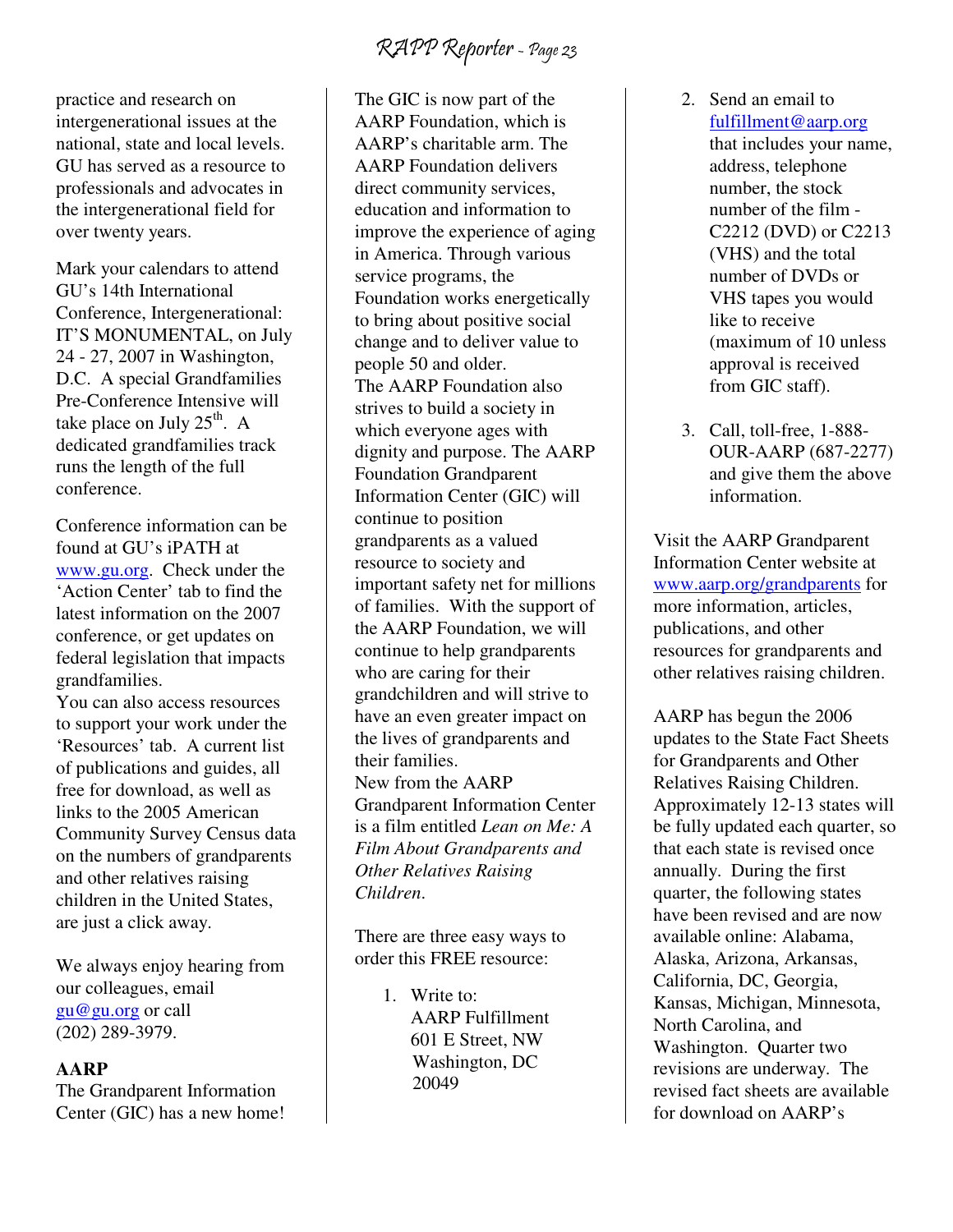#### website

http://www.aarp.org/research/fa mily/grandparenting/aresearchimport-488.html. These state fact sheets continue to be a tremendous resource for grandparent and other relative caregivers as they seek supportive programs and services in their local communities.

Included in the state fact sheets are:

- Census data on the numbers of grandparent caregivers and the children they are raising;
- A comprehensive list of local programs, resources and services;
- State foster care policies for kinship (grandparent and other relative) caregivers;
- Information about key public benefit programs;
- Important state laws; and
- A list and contact information for national organizations that may be of help.

Last, but certainly not least, the GIC has recently updated and expanded its Local Grandparent Support Database. The database has a new look, is more user-friendly and updates are now posted live within two business days. This searchable database contains contact information for hundreds of local level

grandparent support groups and other supportive programs and services. To add or update your group's information, or to find out what else exists in your area, go to

www.aarp.org/grandparents and click on the green banner that says "Find grandparenting resources in your community." Please add or update your information and help spread the word to your community partners to do the same!

#### **THE UNITED STATES CENSUS BUREAU**

For the first time in Census 2000, the U.S. Census Bureau collected information about grandparents who have primary responsibility for their grandchildren under age 18 who are living with them. That information was summarized in a report, Grandparents Living with Grandchildren: 2000. This report is available on the Internet at

http://www.census.gov/prod/20 03pubs/c2kbr-31.pdf.

Every year, beginning in 2000, the American Community Survey (ACS) has collected similar information. The ACS data have been released on the Census Bureau's American FactFinder site: http://factfinder.census.gov.

In January, 2005 the ACS was fully implemented. Throughout the year, ACS data was collected from approximately three million housing unit addresses. Beginning August

15, 2006, you will be able to see grandparent caregiver data for 6,625 different geographic areas of the United States.

ACS grandparent caregiver data will be available for every Congressional District for the first time. Data will also be available for more than 2,000 Public Use Microdata Areas (PUMAs) covering the entire country.

What's a PUMA? A PUMA is a geographic area with a population of about 100,000. PUMA boundaries were established by the Census Bureau for Census 2000 with the advice of local officials. In rural areas, PUMAs are often groups of counties which together have a population of at least 100,000. Urban areas are divided into several different PUMAs. In New York City, the boundaries of PUMAs correspond very closely to the boundaries of community districts.

#### **Now Available!**

The Census Bureau has released a social data profile for each of 6,625 geographic areas. It includes the following estimates:

- Number of grandparents living with own grandchildren, under 18 years, in households;
- Number responsible for grandchildren;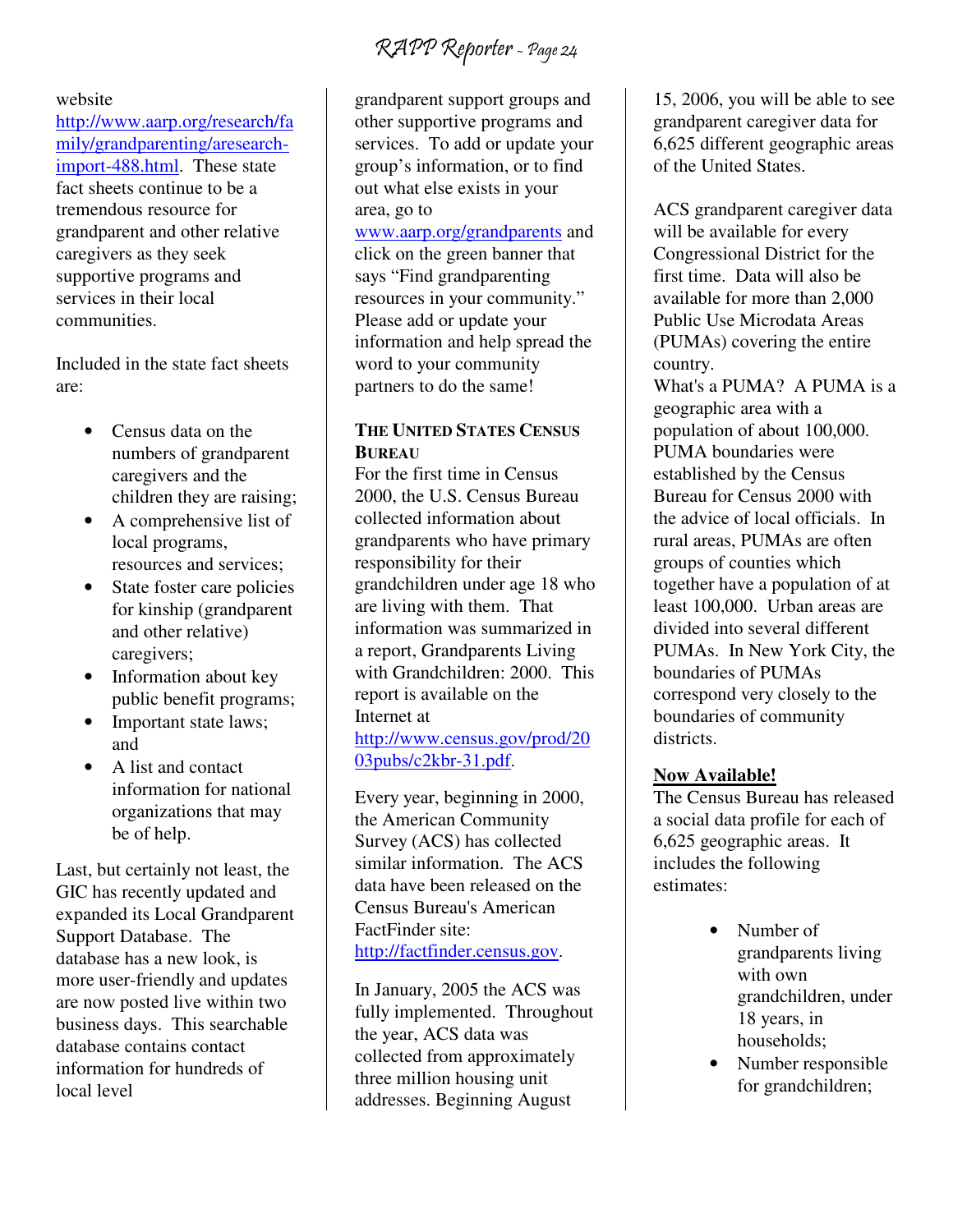- Years responsible for grandchildren;
- Percent who are female; and
- Percent who are married.

Each estimate is accompanied by the margin of error due to sampling variability.

Some detailed tables about grandparent caregivers have also been released. Tables B10051A through B10051I will show the number of grandparents responsible for grandchildren for major race and Hispanic origin categories.

Also available from the Census Bureau will be data from the 2005 Puerto Rico Community Survey. See the Puerto Rico social data profile on American FactFinder for information about grandparent caregivers in Puerto Rico!

In the Fall of 2006, the Census Bureau will release two Subject Tables. S1001 will show Grandchildren Characteristics and S1002 will show Grandparent Characteristics. Stay tuned to the Census Bureau's website, www.census.gov. for more information.

#### **Child Welfare League of America (CWLA)**

Beginning January 2006, CWLA has focused on establishing a national kinship care advisory committee to help define areas of policy, practice

and advocacy that affects the well being of kinship families.

On March 1, 2006, the CWLA National Kinship Care Advisory Committee held its first meeting. Approximately 19 committee members participated by teleconference or in person, including CWLA regional membership directors and other staff. Committee members represent public and private child welfare agencies, community-based informal kinship care organizations, private advocacy groups, foundations and academics from two universities. Meetings have continued throughout this year. The Committee is currently working on several initiatives including an update of the *CWLA Standards of Excellence for Kinship Care Services* based on current literature and research and a newsletter that will feature legislative and public policy updates, new publications, upcoming kinship care conferences and training opportunities.

The Committee is also working on a presentation *"Advocating for Kinship Care as a Valuable Resource for Families"* which will be featured at the 2007 CWLA

National Conference, *Raising Our Voices for Children,* on February 26-28. The Presentation will focus on advocacy, policy and best practice within the kinship field. For more information visit the

#### CWLA website: www.cwla.org.

#### **RELATIVE CAREGIVER RESOURCES**

*Challenges and Opportunities in Children's Mental Health: A View from Families and Youth*  http://nccp.org/pub\_ucr06a.html This is the first report in a new series from the National Center for Children in Poverty, Unclaimed Children Revisited. It documents critical issues in children's mental health policy and service delivery from the perspective of the key stakeholders—families and youth. Based on a meeting to inform a 50-state policy study, the report highlights innovative ways in which families and youth are engaged in research, policy, and advocacy strategies to improve the mental health, school success, living situation, and community engagement of children and youth facing mental health challenges.

*Caring for their Children's Children: Assessing the Mental Health Needs and Service Experiences of Grandparent Caregiver Families*  This report from Chapin Hall reveals that absent parents play an ongoing and underrecognized role in the wellbeing of grandparents and grandchildren, regardless of whether they are a consistent, sporadic, or rare presence in the home. With respect to mental health needs, one-third of grandparents reported symptoms of depression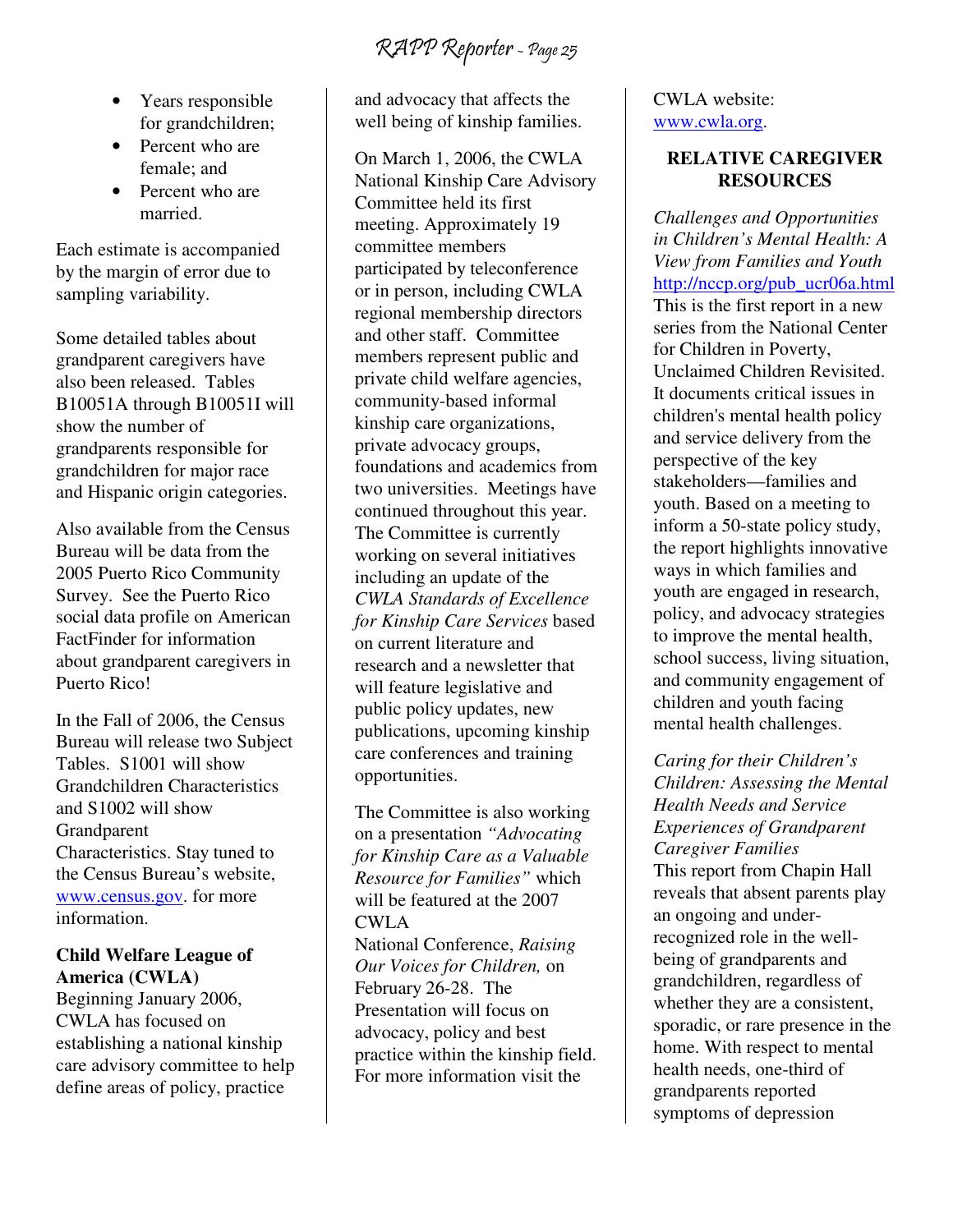RAPP Reporter - Page 26

themselves, and two-thirds were caring for grandchildren whom they identified as having emotional or behavioral problems. However, half of the families had no involvement with a child welfare agency, and fewer than a third of the grandchildren and only a handful of the grandmothers were currently receiving mental health services. The unmet mental health needs of both grandparents and their grandchildren are discussed as well as the implications of these findings for practitioners and advocates interested in meeting the service needs of grandparent-caregiver families. To access the report visit: http://www.chapinhall.org/articl e\_abstract.aspx?ar= $1427&L2=6$ 1&L3=131

*Why Can't We Be A Family Again?"* This video, shot over a three year period, explores the lives of two brothers being raised by their grandmother who long to be reunited with their mother. This documentary was nominated for an Academy Award in 2003 and received other numerous awards. Available as a DVD or video from The Filmakers Library, 124 E.40th St., NY, NY 10016 or 212-808- 4980.

The following training video tapes are now available:

*Kinship Care: Relative Caregivers Speak Out*, a panel of relative caregivers respond to a series of

questions about kinship care including the emotional and transitional issues they and the children in their care have experienced, how they establish relationships and authority with the children in their care; approaches used to help children adjust to care and separation from their parents; interaction with birth parents and children; and how incarceration, substance abuse and the parent's absence impacts the children and relatives;

*Kinship Care: Birth Mothers Speak Out,* a panel of birth mothers respond to a series of questions about having children who were once in the care of relatives. Birth mothers discuss how they explained to the children the reason they were living with relatives, how they interacted and were involved with the relative and their children, how their children were affected by their incarceration, substance abuse absence or inability to care for them and the challenges and approaches used to reunite with their children; and

*Kinship Care: Teens and Young Adults Speak Out*, a panel of teenagers and young adults respond to a series of questions about living or having lived in kinship care. Panelists discuss how they felt about living with relatives; the challenges and adjustments they faced as they

accepted their relatives in a parental role; how their parents incarceration, substance abuse and absence

affected them and how those feelings were displayed; what explanations they received for their parents absence and their response; what interactions and supports

from birth parents and relatives helped them adjust to being cared for by relatives and what were the challenges faced to reunification with parents and separation from relatives.

Discussion topics and questions accompany each video and the videos are recommended for caregivers, birth parents, support groups, trainers, professionals providing services to relative caregivers and community and religious organizations. Each tape costs \$85 and can be ordered from: Dr. Joseph Crumbley The Pavilion 261 Old York Road Suite 620A Jenkintown, PA 19046 (215) 884-7889 or Fax: (215) 881-7787; E-mail: office@drcrumbley.com or visit his website: www.drcrumbley.com.

*Help youth find financial aid for college or vocational training* Casey Family Programs has published *It's My Life: Financial Aid*, a 30-page resource guide for caseworkers, other child welfare professionals, and all adults who help young people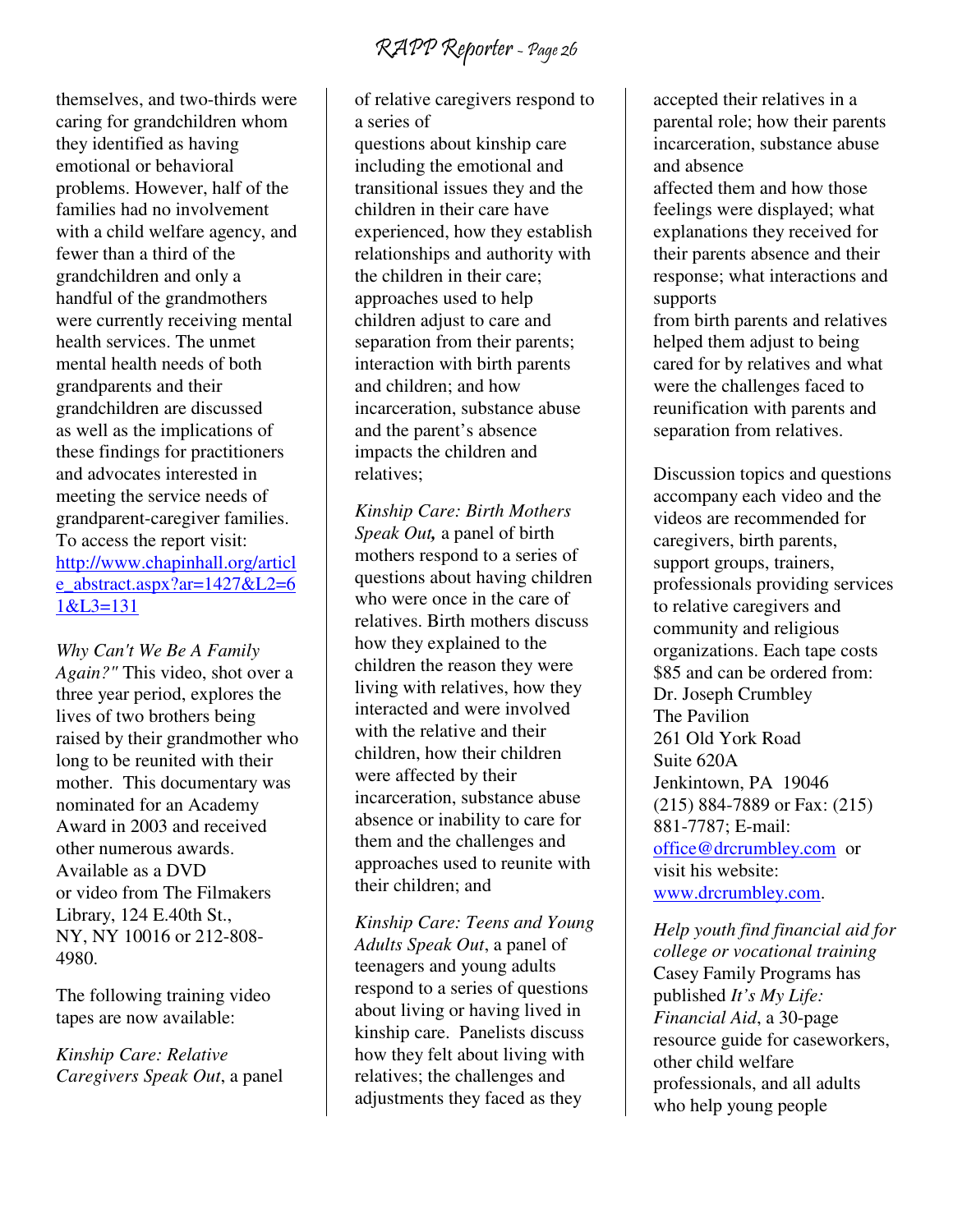transitioning from foster care get access to financial aid resources. The resources offered in this guide are excerpted from *It's My Life: Postsecondary Education and Training*, a comprehensive manual for those helping young people prepare academically, financially, and emotionally for college or vocational training success. Download both guides or find out how to obtain free printed copies at

www.casey.org/Resources/Publi cations/IMLPostsecondaryEd.ht m

*The Adventures of Nana Cat and Her Children*, by Maureen Catherine. The Nana the Cat series is created to help children, ages 3-8, adapt to living with and being raised by a relative caregiver. For a copy of the order form, visit the Florida Kinship Center's website: http://www.flkin.usf.edu.

#### **From Generations United**

Generations United has updated and published the following two fact sheets to assist grandparents and other relatives caring for children: *Grandparents and Other Relatives Raising Children: Caregiver Support Groups;* and *Grandparents and Other Relatives Raising Children: Housing Needs and Challenges.*  The fact sheets can be downloaded at GU's website, www.gu.org.

In addition, the blueprint from the  $2<sup>nd</sup>$  National Expert Symposium on Grandparents and Other Relatives Raising Children, held on July 2004 is also available. *"Grandparents and Other Relatives Raising Children: The Second Intergenerational Agenda,"* is a comprehensive document that provides an overview of the successes of the first symposium in 1997 and presents twenty-eight recommendations for ACTION in order to continue to help grandparents, other relatives and the children they raise. The Action Agenda is also available on GU's website, www.gu.org.

*All Children Deserve a Permanent Home: Subsidized Guardianship as a Common Sense Solution for Children in Long-Term Relative Foster Care.* 

This report from Generations United provides state-by-state data on the number of children living in foster care with relatives. To access the report visit GU's website at: http://ipath.gu.org/documents/A0// All Children Deserve A Perman ent\_Home.pdf

*Meth and Child Welfare: Promising Solutions for Children, Their Parents and Grandparents*  Nationally, the methamphetamine crisis has taken a powerful, tragic hold over an increasing number of children, families and the child welfare systems that protect

them. Substantial numbers of communities report that meth is a primary factor in foster care cases. Already under tremendous strain, child welfare systems in many states have been overwhelmed by the problems caused by meth and are challenged to find ways to keep children safe with restricted and inflexible resources. Sharing in the struggle are thousands of grandparents and other relatives who care for children in foster care. These "grandfamilies" step in to care for children in crisis, whether because of meth or other reasons, and they need support to help these children remain in safe permanent families. To access the document, visit Generation's United's IPath: http://ipath.gu.org/UG\_re1201437. asp

#### **From The Children's Defense Fund**

*Summary of the Kinship Caregiver Support Act* and *Checklist of Pending Federal Proposals Affecting Children in the Child Welfare System or At Risk of Coming to the Attention of the System.* These summaries as well as others are available at http://www.childrensdefense.or g . Click on the Child Welfare and Mental Health Research Division.

*Kinship Care Resource Kit for Community and Faith-Based Organizations: Helping Grandparents and Other Relatives Raising Children.*  This kit helps community and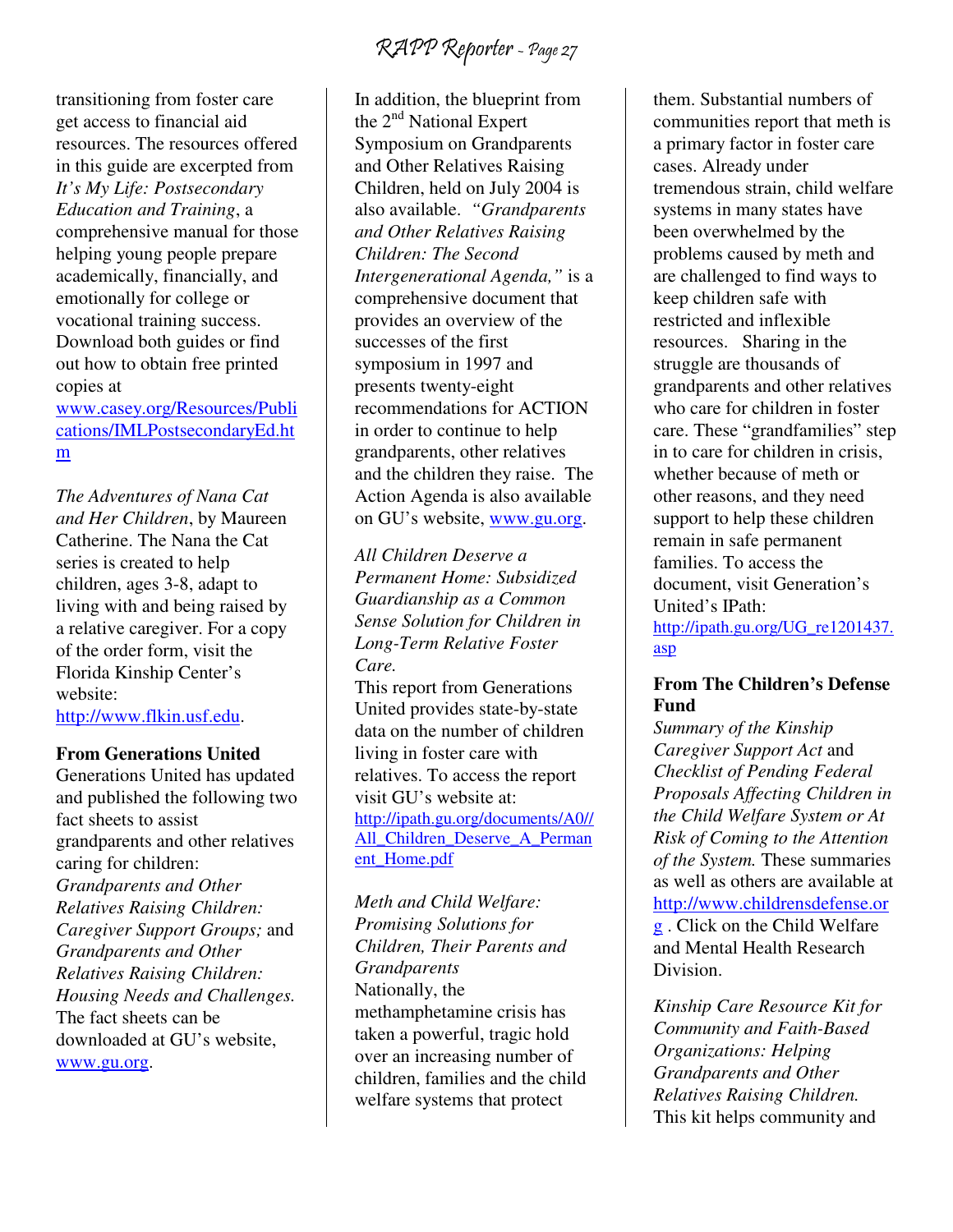faith-based organizations understand what kinship care is; learn how to offer services and support for relative caregiving families; discover what resources are available to these families; and find national and state

organizations and resources. The kit is available online at the CDF website.

*Grandparent's and Other Relative Caregiver's Guides.*  Four guides to help caregivers learn about important issues affecting the children in their care. The four topics are: child care and early education programs; food and nutrition programs; health insurance; and raising children with disabilities. The guides are available online at the CDF website.

#### *Expanding Permanency Options for Children: A Guide to Subsidized Guardianship Programs.* This guide serves as a basic primer on subsidized guardianship and describes and compares current state programs. The guide is also available online at the CDF website.

### **From AARP's Grandparent**

**Information Center**: *Guide to Public Benefits for Grandfamilies*  Many grandparents or others who are raising children of family members already live on limited incomes when the children come to live with them. Faced with growing expenses

and shrinking incomes, they often have a hard time making ends meet. They may go deep in debt or they may need to dip into their retirement savings just to pay the monthly bills. Help may be available. The charts in this guide give information about many cash assistance, health, nutrition, and tax credit programs that could help grandfamilies. To access the guide, visit the GIC at: http://www.aarp.org/families/gran dparents/raising\_grandchild/public benefits guide.html?print=yes

#### **From Western Michigan University Cooperative Extension:**

*Second Time Around: Grandparents Raising Grandchildren.* A comprehensive guide for facilitating grandparent support groups. Easy to use, contains materials for 8-18 sessions. \$75

*Second Time Around: The Custodial Grandparent Family.* Strengths and challenges of custodial grandparent families presented by 6 grandparents. Topics include: family formations, impact on relationships, challenges, networking and resource issues. This 25 minute video is intended for professionals and family members. \$75

*Second Time Around: Grand Ideas for Grand Kids.* A literacy based curriculum guide for facilitating play-based groups for children being raised by grandparents. Includes resources and materials for 8-18 children's group sessions. Primarily for children who are ages 3-7 years of age. \$50.

*Second Time Around: Custodial Grandchildren Tell Their Stories. (Video)* Personal history of 12 diverse individuals who were raised by grandparents. Discussions focus on self-esteem, common emotions and family strengths. This 30 minute video is intended for professionals and family members. \$50

Mail or fax orders to: Western Michigan University, Department of Family & Consumer Sciences 1903 W. Michigan Avenue Kalamazoo, MI 49008-5322 Office: 269-387-3704; Fax: 269-387-3353; Checks should be made payable to: WMU, Federal ID #386-007-327.

*Parenting The Second Time Around, Second Edition.* A Cornell Cooperative Extension Workshop Series for Grandparents, Relatives and Others who are parenting again. This curriculum is designed for experienced Workshop Leaders, Professionals, Social Workers or Adult Educators. Topics include information about child development, discipline and guidance, acknowledging ambivalent feelings; rebuilding a family; legal issues (including a 2004 update); and advocacy. Cornell Cooperative Extension, Orange County. \$45.50, plus shipping and handling. To order: The Resource Center, Cornell University, P.O. Box